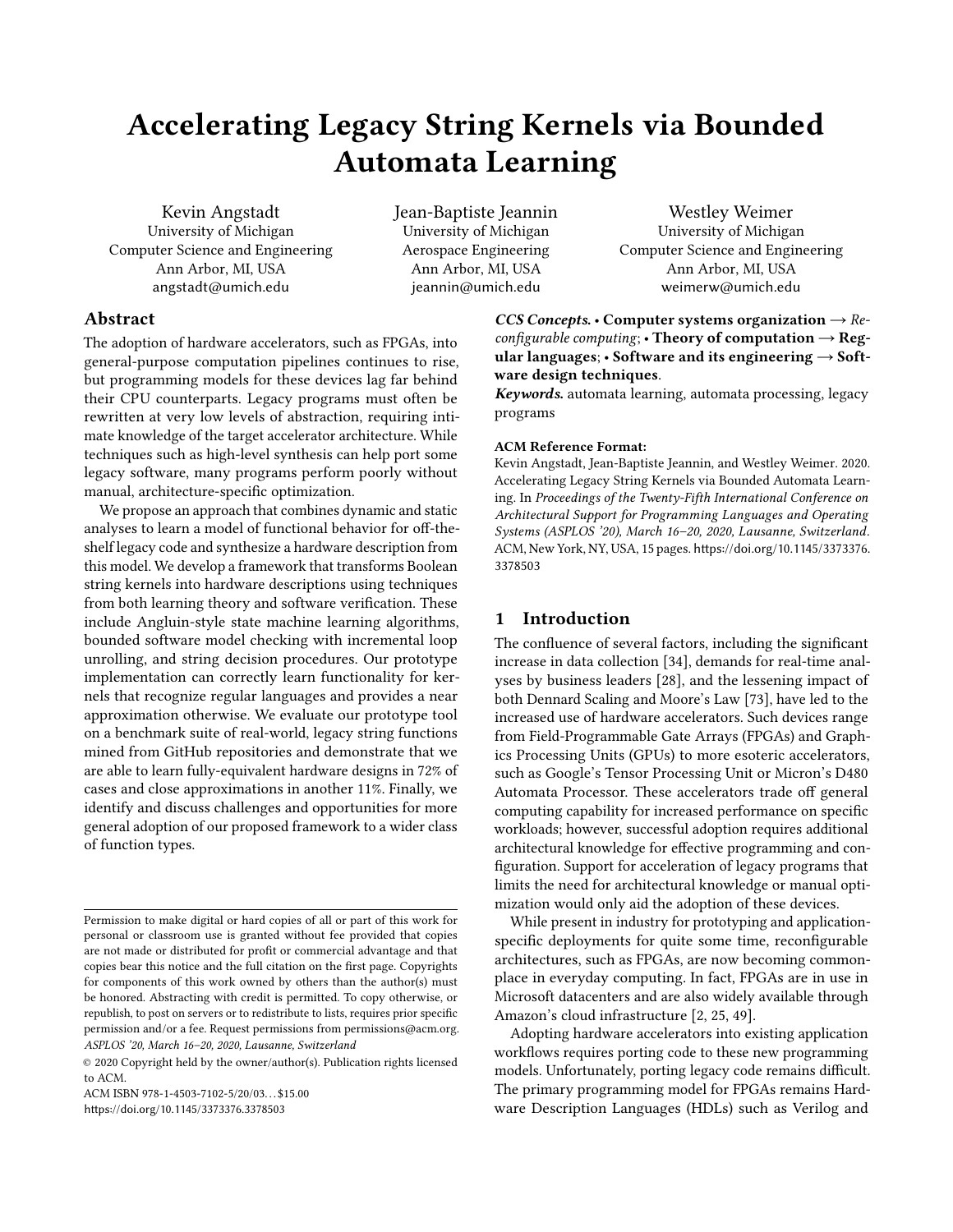VHDL. HDLs have a level of abstraction akin to assemblylevel development on traditional CPU architectures. While these hardware solutions provide high throughputs, programming can be challenging—programs written for these accelerators are tedious to develop and difficult to write correctly.

Higher levels of abstraction for programming FPGAs have been achieved with high-level synthesis (HLS) [\[61\]](#page-13-1), languages such as OpenCL [\[79\]](#page-14-2), and frameworks such as Xilinx's SDAccel [\[95\]](#page-14-3). While HLS may allow existing code to compile for FPGAs, it still requires low-level knowledge of the underlying architecture to allow for efficient implementation and execution of applications [\[85,](#page-14-4) [99\]](#page-14-5). In fact, optimization techniques for OpenCL programs have been demonstrated to have detrimental impacts on performance when software is ported to a new architecture [\[10\]](#page-12-3). Therefore, there is a need for a new programming model that supports porting of legacy code, admits performant execution on hardware accelerators, and does not rely on developer architectural knowledge. We focus our efforts on automata computations, a class of kernels with applications ranging from high-energy physics [\[93\]](#page-14-6) to network security [\[71\]](#page-14-7) and bioinformatics [\[68,](#page-13-2) [69,](#page-13-3) [83\]](#page-14-8), for which hardware acceleration is both strongly desired and also capable of providing significant performance gains [\[8,](#page-12-4) [33,](#page-12-5) [35,](#page-12-6) [36,](#page-12-7) [39,](#page-13-4) [80,](#page-14-9) [88,](#page-14-10) [91,](#page-14-11) [96\]](#page-14-12).

In this paper, we present AutomataSynth, $^{\rm 1}$  $^{\rm 1}$  $^{\rm 1}$  a new approach for executing code (including legacy programs and automata computations) on FPGAs and other hardware accelerators. Unlike HLS, which statically analyzes a program to produce a hardware design, AUTOMATASYNTH both dynamically observes and statically analyzes program behavior to synthesize a functionally-equivalent hardware design. Our approach is based on several key insights. First, state machines provide an abstraction that has successfully accelerated applications across many domains [\[68–](#page-13-2)[71,](#page-14-7) [82,](#page-14-13) [83,](#page-14-8) [90,](#page-14-14) [92,](#page-14-15) [93,](#page-14-6) [98\]](#page-14-16) and admit efficient implementations in hardware [\[33,](#page-12-5) [88,](#page-14-10) [96\]](#page-14-12), but typically require rewriting applications. Second, there is an entire body of work on query-based learning of state machines (e.g., see Angluin for a classic survey of computational learning theory [\[7\]](#page-12-8)), but these algorithms commonly rely on unrealistic oracle assumptions. Third, we observe that the combination of software model checking (e.g., [\[15,](#page-12-9) [16\]](#page-12-10)) and recent advances in string decision procedures (e.g., [\[31,](#page-12-11) [47,](#page-13-5) [81,](#page-14-17) [84\]](#page-14-18)) can be used in place of oracles for certain classes of legacy code kernels, such as those that recognize regular languages.

While AUTOMATASYNTH is based on a general approach for synthesizing hardware designs from high-level source code, we focus in this paper specifically on synthesizing Boolean string kernels (functions that return true or false given a string). We propose to accelerate these string kernels using automata processing, which requires representing functions

as finite automata [\[33,](#page-12-5) [88,](#page-14-10) [96\]](#page-14-12). We demonstrate how software model checking, using a novel combination of bounded model checking with incremental loop unrolling augmented with string decision procedures, can answer oracle queries required by Angluin-style learning algorithms, resulting in a framework to iteratively infer automata corresponding to legacy kernels.

We evaluate our prototype implementation of AUTOMATA-SYNTH on a benchmark suite of string kernels mined from public repositories on GitHub. Our evaluation demonstrates that our approach is viable for small functions and exposes new opportunities for improving current-generation tools. We identify four key challenges associated with using stateof-the-art methods to compile legacy kernels to FPGAs and suggest paths forward for addressing current limitations.

In summary, this paper makes the following contributions:

- AUTOMATASYNTH, a framework for accelerating legacy string kernels by learning equivalent state machines. We extend an Angluin-style learning algorithm to use a combination of iterative bounded software model checking and string decision procedures to answer oracle queries.
- A proof that AUTOMATASYNTH terminates and is correct (i.e., relatively complete with respect to the underlying model checker) for kernels that recognize regular languages. The proof leverages the minimality of machines learned by L\* and the Pumping Lemma for regular languages.
- An empirical evaluation of AUTOMATASYNTH on 18 indicative kernels mined from public GitHub repositories. We learn 13 exactly-equivalent models and 2 near approximations.

# 2 Background and Related Work

AutomataSynth employs a novel combination of tools and techniques from multiple computing disciplines. To the best of our knowledge, this is the first work to combine model learning algorithms, software verification, and architectures for high-performance automata processing. We position our work in the context of related efforts from each area and provide background helpful for understanding our approach.

## 2.1 Finite Automata

In this work, we model the behavior of legacy source code using deterministic finite automata (DFAs) to enable efficient acceleration with FPGAs. Formally, a DFA is a five-tuple,  $(Q, \Sigma, q_0, \delta, F)$ , where Q is a finite set of states,  $\Sigma$  is a finite alphabet of input symbols,  $q_0 \in Q$  is the initial (or starting) state,  $\delta : Q \times \Sigma \rightarrow Q$  is a transition function encoding transfer of control between states based on an observed input symbol, and  $F \subseteq Q$  is a set of accepting states. A DFA processes input data through the repeated application of the transition function with each subsequent symbol in the

<span id="page-1-0"></span><sup>&</sup>lt;sup>1</sup><https://github.com/kevinaangstadt/automata-synth>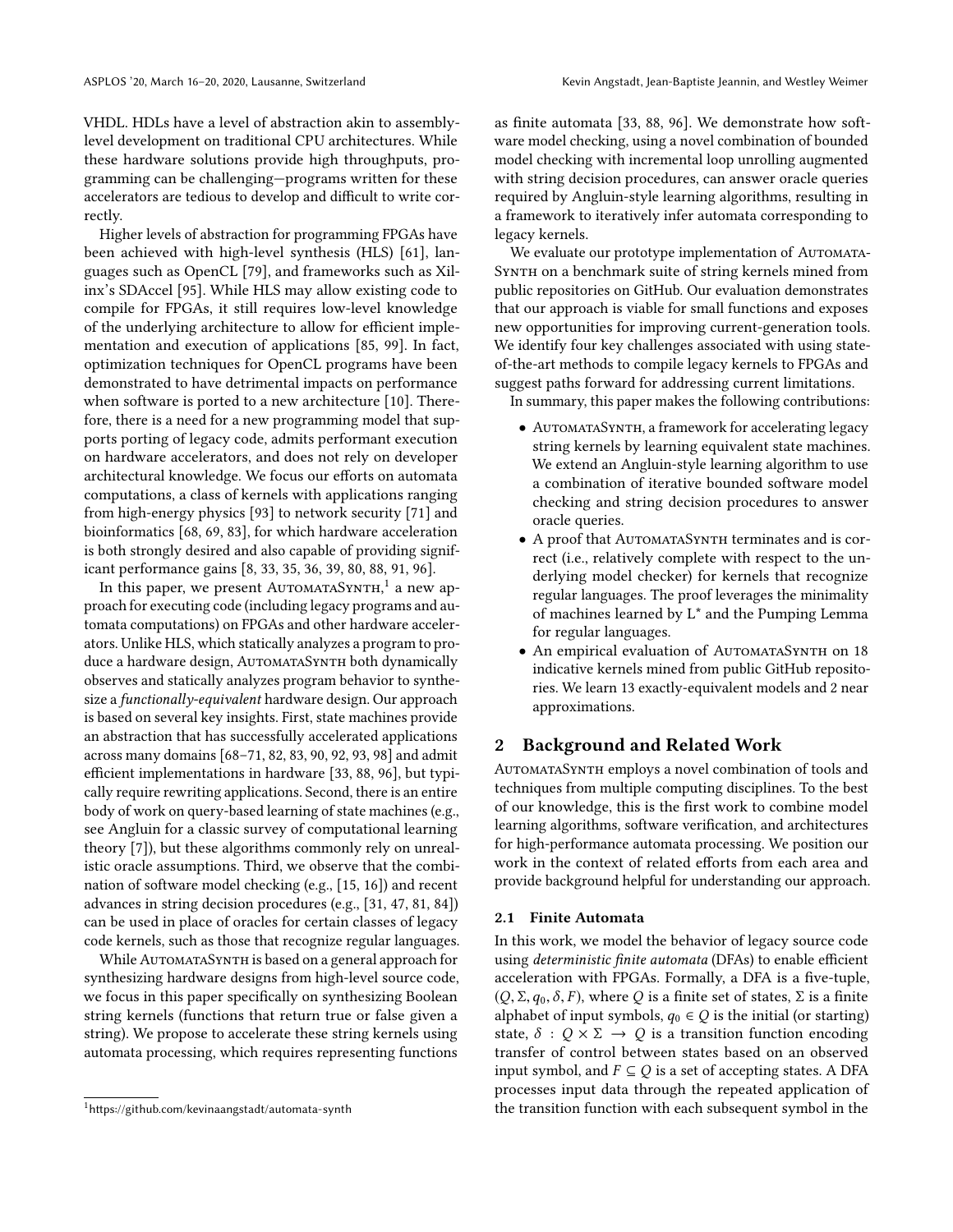input string. After the application of the transition function, a single state within the DFA becomes active. If an accepting state is active after all input characters have been processed, the DFA accepts the input (i.e., the input matches the pattern encoded by the DFA).

## 2.2 Accelerators for Finite Automata

There is substantial research on the acceleration of finite automata computation. Automata processing is considered an extremely challenging task to accelerate and is part of the "thirteenth dwarf" in the Berkeley parallel computation taxonomy [\[11\]](#page-12-12). Reconfigurable computing has emerged as a suitable platform for accelerating this form of computation [\[64,](#page-13-6) [91\]](#page-14-11). Automata have enabled the acceleration of a wide variety of applications across many domains, including: natural language processing [\[98\]](#page-14-16), network security [\[71\]](#page-14-7), graph analytics [\[70\]](#page-13-7), high-energy physics [\[93\]](#page-14-6), bioinformatics [\[68,](#page-13-2) [69,](#page-13-3) [83\]](#page-14-8), pseudo-random number generation and simulation [\[90\]](#page-14-14), data-mining [\[92\]](#page-14-15), and ML [\[82\]](#page-14-13).

Xie et al.'s REAPR framework enables high-throughput automata processing using modern FPGAs [\[96\]](#page-14-12). Additionally, application-specific accelerators for various types automata processing have been proposed, such as Micron's AP [\[33\]](#page-12-5), the Cache Automaton [\[80\]](#page-14-9), ASPEN [\[8\]](#page-12-4), and other ASICs [\[35,](#page-12-6) [36,](#page-12-7) [39,](#page-13-4) [88\]](#page-14-10). While accelerators for state machine computation are performant, they require that input problems be phrased in an explicit state machine model, which is uncommon in extant software. Indeed, writing an automaton has been demonstrated to be error-prone and difficult [\[4,](#page-12-13) [77\]](#page-14-19), thus leaving an abstraction gap and hindering widespread adoption of automata processing accelerators.

Our development of AUTOMATASYNTH is complementary to these efforts: we enable the "compilation" of legacy source code for execution on—and acceleration with—automata processing architectures.

#### 2.3 State Machine Learning Algorithms

We briefly summarize learning of state machines here, detailing the most relevant instance in Section [3.1.](#page-3-0) These algorithms are a subset of model learning in learning theory and have been the subject of study for several decades [\[5,](#page-12-14) [30,](#page-12-15) [78,](#page-14-20) [86\]](#page-14-21). The most common approach is to use active learning in which the model is learned by performing experiments (tests) on the software or system to be learned. State machine learning has been applied to the domains of internet banking [\[1\]](#page-11-1), network protocols [\[32,](#page-12-16) [37\]](#page-12-17), legacy systems [\[54,](#page-13-8) [72\]](#page-14-22), and describing machine learning classifiers [\[94\]](#page-14-23).

Most efforts have focused on developing suitable algorithms for learning finite automata [\[6,](#page-12-18) [19\]](#page-12-19). More recent advances simplify the internal data structures of the algorithms, reduce the number of tests necessary to learn a model, or combinations thereof [\[43,](#page-13-9) [44,](#page-13-10) [48,](#page-13-11) [67\]](#page-13-12). Learning an equivalent state machine from software remains challenging, and most approaches employ some form of approximation [\[6,](#page-12-18) [52\]](#page-13-13).

In this work, we apply this body of model learning research to the problem of adapting legacy source code for efficient execution on hardware accelerators. Our approach attempts to learn a model that is fully equivalent to the original program using software verification techniques, but may also produce approximate results in some situations.

# 2.4 Program Synthesis and Verification

Program synthesis is a holistic term for automatically generating software from some input description. Recent efforts have focused on different applications of synthesis, such as sketching [\[3,](#page-11-2) [75,](#page-14-24) [76\]](#page-14-25), programming by example [\[40\]](#page-13-14), and automated program repair [\[56,](#page-13-15) [63\]](#page-13-16). Many of these approaches employ counterexample-guided inductive synthesis (CEGIS) to produce a final solution [\[76\]](#page-14-25). CEGIS is an iterative technique that constructs candidate solutions that are tested (typically via formal methods) for equivalence. A counterexample, or model of undesirable behavior, is provided if the candidate solution is incorrect, and begins the next iteration of synthesis. We note that CEGIS is largely equivalent to the techniques used in the learning theory community for model learning.

Program verifiers and software model checkers prove that a program adheres to a specification or produce counterexamples that violate the specification [\[15\]](#page-12-9). These tools typically interleave the control flow graph (CFG) and a specification automaton and explore the resulting graph to determine if any path leads to an error state in the specification.

There has been significant research and engineering effort applied to making these techniques scalable and applicable to real applications [\[17,](#page-12-20) [27,](#page-12-21) [55\]](#page-13-17). Of particular relevance here are bounded or iterative techniques that address recursive control flow [\[18,](#page-12-22) [45\]](#page-13-18), which typically unroll loops a fixed number of times before checking if an error state is reachable in the straight-line portion of the CFG. Most closely related to our work has been the use of bounded model checking to verify string-processing web applications; however, this work often focused on secure information flow rather than constraints over strings [\[42\]](#page-13-19). There are also theoretical results on the decidabilty of straight-line programs on strings, which naturally arise in bounded model checking [\[53\]](#page-13-20).

A related body of research focuses on extracting program behavior from legacy code for acceleration using domainspecific languages (DSLs), an approach referred to as verified lifting. Examples, include extracting stencil computations [\[46,](#page-13-21) [57\]](#page-13-22), database qeuries [\[26\]](#page-12-23), and sparse and dense linear algebra calculations [\[38\]](#page-13-23). By targeting DSLs, verified lifting can leverage known properties of the given problem domain to aid extraction and acceleration. Our development of AutomataSynth complements these efforts: we focus on learning hardware descriptions of string kernels for acceleration with FPGAs. For generality, we intentionally limit the domain-specific assumptions leveraged by our approach.

We propose a novel combination of insights from counterexample guided synthesis, theorem proving and automata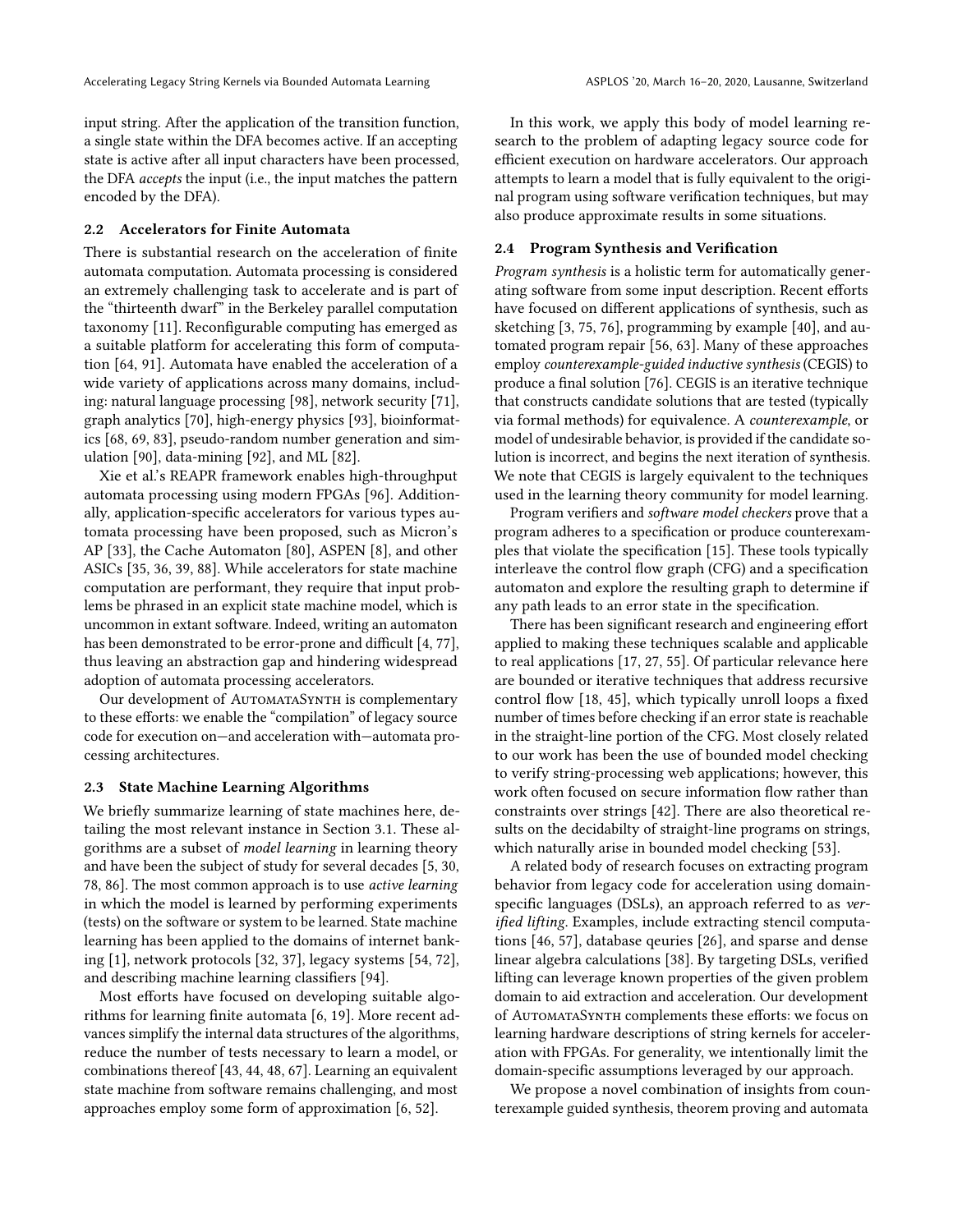learning to synthesize behaviorally-equivalent automata from legacy source code in Section [3.3.](#page-4-0)

#### 2.5 High-Level Synthesis for FPGAs

High-Level Synthesis (HLS) allows development for FPGAs at a much higher level of abstraction than HDLs [\[61\]](#page-13-1). Indeed, HLS has been demonstrated to reduce the time to develop FPGA designs [\[51\]](#page-13-24). Most tools support programs written in C-like languages, suggesting that HLS would be amenable for adapting and accelerating legacy code bases. However, the performance of designs constructed using HLS can be unimpressive, requiring significant optimization [\[85,](#page-14-4) [99\]](#page-14-5). HLS tools may also not support all features of the language (e.g., dynamic data structures), meaning that legacy code must be refactored before the approach is applicable.

In this work, we present an alternative to HLS that decouples the existing design and implementation of legacy code from the final design produced for an FPGA. In doing so, we avoid many of the limitations of HLS techniques.

# 3 Learning State Machines from Legacy Code

We propose AUTOMATASYNTH, a framework for learning functional behavior models for off-the-shelf, legacy code implementing regular languages and synthesizing hardware descriptions from those models. Our approach extends Angluin's L\* algorithm [\[6\]](#page-12-18) by (1) using bounded software model checking with incremental unrolling to implement one of its assumptions, (2) using software testing to implement another of its assumptions, and (3) transforming learned models into homogeneous DFAs for hardware synthesis.

#### <span id="page-3-0"></span>3.1 L\* Primer

Dana Angluin's foundational L\* algorithm was popularized in 1987 [\[6\]](#page-12-18). Because many of our framework decisions (such as how to implement its required queries and counterexamples in a legacy source code context) and results (such as correctness and termination arguments) depend on the steps and invariants of her algorithm, we sketch it here in some detail. We claim no novelty in this subsection and readers familiar with L\* can proceed to Section [3.2.](#page-3-1)

At its core, the  $L^*$  algorithm relies on a *minimally ade*quate teacher (MAT) to answer two kinds of queries about a held-out language, L. First, the MAT must answer membership queries, yielding a Boolean value indicating if the queried string is a member of L. Second, the MAT must an-swer conjecture or termination queries.<sup>[2](#page-3-2)</sup> Given a candidate regular language A, typically expressed as a finite state machine, the MAT responds with true if  $A = L$  or responds with a counterexample string for which A and L differ. (Note that automata learning is used in applications where  $L$  is

not a DFA, and thus this query is typically not resolved by standard DFA equivalence checking.)

These queries are used to construct an observation table that can be transformed directly into a DFA. This table may be defined as a 3-tuple,  $(S, E, T)$ , where S is a nonempty, fi-nite, prefix-closed<sup>[3](#page-3-3)</sup> set of strings over  $\Sigma$ ; *E* is a nonempty,<br>finite, suffix-closed set of strings over  $\Sigma$ ; and *T* is a function finite, suffix-closed set of strings over  $\Sigma$ ; and T is a function mapping  $((S \cup S \cdot \Sigma) \cdot E)$  to {true, false}.  $(S, E, T)$  may be visualized as a two-dimensional array where rows are indexed by a value  $s \in S \cdot \Sigma$ , columns are indexed by a value  $e \in E$ , and entries are equal to  $T(s \cdot e)$ . For ease of notation, Angluin defines  $row(s)$  to be a finite function, f, mapping values from *E* to {true, false} defined as  $f(e) = T(s \cdot e)$ . Informally, row(s) denotes the values in a particular row of the observation table.

An observation table must be both closed and consistent before a DFA may be correctly constructed. A table is closed if for every  $t \in S \cdot \Sigma$ , there exists an  $s \in S$  such that  $row(t) = row(s)$ . A table is consistent if, for all  $s_1, s_2 \in S$ where  $row(s_1) = row(s_2)$ ,  $row(s_1 \cdot a) = row(s_2 \cdot a)$  for all  $a \in \Sigma$ . These properties ensure that there is a valid transition out of each state in the DFA (closed) and that transitions on any character remain the same regardless of the characters already processed (consistent). Given a closed and consistent observation table, a DFA over the alphabet  $\Sigma$  may be constructed as follows:

$$
Q = \{row(s) \mid s \in S\},
$$
  
\n
$$
q_0 = row(\varepsilon),
$$
  
\n
$$
F = \{row(s) \mid s \in S \land T(s) = \text{true}\},
$$
  
\n
$$
\delta(row(s), a) = row(s \cdot a).
$$

Each unique row in the observation table becomes a state in the candidate automaton, and outgoing transitions from a state are defined by the row indexed by the current row's prefix concatenated with the transition character.

Pseudocode for the L\* algorithm is provided in Algorithm [1.](#page-4-1) A closed, consistent observation table is constructed using membership queries. Then, the table is transformed into a candidate automaton for a termination query. If the MAT responds with a counterexample, the counterexample and its prefixes are added to the observation table. The process repeats until the MAT responds to a termination query in the affirmative. The final automaton is the learned language.

## <span id="page-3-1"></span>3.2 AUTOMATASYNTH Problem Description

In this subsection, we formalize the problem of learning a state machine from a legacy string kernel.

AUTOMATASYNTH operates on a function that takes one string argument and returns a Boolean value:

#### kernel : string -> bool

<span id="page-3-2"></span><sup>&</sup>lt;sup>2</sup>These are also called equivalence queries, but we avoid this term to prevent confusion with similar uses of the term in software verification.

<span id="page-3-3"></span><sup>&</sup>lt;sup>3</sup>A set is prefix-closed if  $\forall s \in S$ , every prefix of s is also a member of S. Suffix-closure is defined similarly.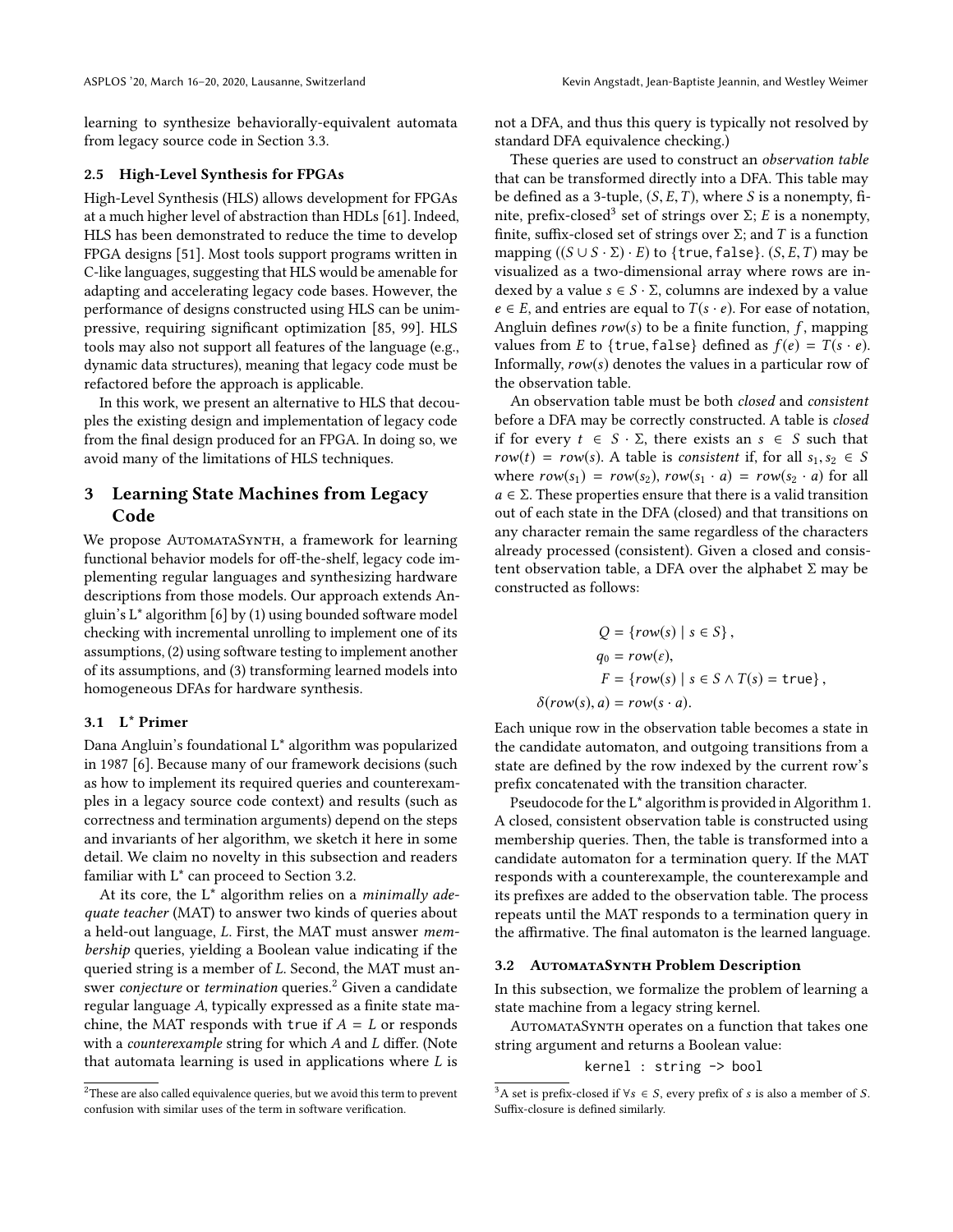## Algorithm 1: Angluin's L\* Learner [\[6\]](#page-12-18)

<span id="page-4-1"></span>Data: MAT for held-out language, L Result: A DFA, M, representing the held-out language, L Initialize S and E to  $\{\varepsilon\}$ ; Ask membership queries for  $\varepsilon$  and each  $a \in \Sigma$ ; Construct initial observation table  $(S, E, T)$ ;

#### repeat

```
while (S, E, T) is not closed or not consistent do
     if (S, E, T) is not consistent then
          Find s_1, s_2 \in S, a \in \Sigma, e \in E such that
            row(s_1) = row(s_2) \wedge T(s_1 \cdot a \cdot e) \neq T(s_2 \cdot a \cdot e);Add a \cdot e to E:
          Extend T to include the new suffix with membership
            queries;
     end
     if (S, E, T) is not closed then
          Find s_1 \in S, a \in \Sigma such that row(s_1 \cdot a) \neq row(s) for
           all s \in \Sigma:
          Add s_1 \cdot a to S;
          Extend T to include the new prefix with membership
            queries;
     end
end
Construct DFA, M from (S, E, T);
Make termination query with M;
if MAT responds with counterexample t then
     Add t and all prefixes to S;
     Extend T to include the new prefixes using membership
       queries;
end
```
until the MAT responds with true to the termination check on  $M$ ; return DFA M

We assume that the source code for this function is provided and that the function halts and returns a value on all inputs (i.e., kernel is an algorithm). If kernel recognizes a regular language, AUTOMATASYNTH returns a state machine, M, with equivalent behavior to kernel. That is, for all  $s \in \Sigma^*$ ,<br> $M(s)$  – kernel(s) For runs which exceed a resource budget  $M(s)$  = kernel(s). For runs which exceed a resource budget or expose incompleteness in the underlying theorem prover (including functions that are non-regular), our prototype implementation alerts and provides approximate equivalence, where  $M(s)$  = kernel(s) when the length of s is less than an arbitrary fixed length (see Section [4\)](#page-5-0).

In Section [4.4,](#page-6-0) we present a formal proof that our framework produces an equivalent DFA for input kernels that recognize regular languages. Our empirical evaluation in Section [6](#page-9-0) demonstrates that real-world legacy string kernels either recognize regular languages, or our tool can produce an approximation of the original function. We discuss the challenges associated with supporting a broader class of functions in Section [7.1.](#page-10-0)

#### <span id="page-4-0"></span>3.3 Using Source Code as a MAT

We propose extending Angluin's L\* algorithm to learn a DFA representation of a legacy string kernel. To succeed, we must

construct a MAT that can answer membership and termination queries about an input string kernel. While the L\* algorithm provides a framework for query-based DFA learning, the original work does not define any one mechanism for implementing the teacher. Our proposed MAT implementation leverages the source code of the target function.

Membership Queries. We observe that a membership query for a string, s, may be implemented by executing the legacy kernel on s. The result returned by the function is the answer to the query. For languages akin to C employing integers, we interpret Boolean values in the standard way (i.e., 0 is false and all other values are true). While direct and intuitive in theory, we note that there are several challenges in practice. Following the C standard, many runtime systems assume that strings are null-terminated (i.e., a null character must only occur as the final character in a string). In practice, however, we find that legacy string kernels will sometimes allow null characters in other positions. This often occurs when the length of the input string is known *a priori*. While seemingly innocuous, this deviation from the standard limits the runtime mechanisms by which the legacy kernel may be invoked. We found that compiling the kernel to a shared object and then invoking the function dynamically provided the best stability in our experiments.

Termination Queries. At the heart of our problem formulation is the challenge that a legacy string kernel does not admit a direct means for answering termination queries. A recent survey of model learning indicates that testing for equivalence queries [\[86\]](#page-14-21); however, our initial efforts found testing alone to be unsuitable for termination queries in this domain. Our insight is that verification strategies from software model checking may be used to test for equivalence between the kernel and a candidate automaton. Traditionally in verification, equivalence would be proven using bisimulation or interleaving of the automaton and the source kernel. However, this formulation presupposes that the "state transitions" are directly encoded in the source code and can be aligned with the state transitions in the candidate automaton. We do not make this assumption in our problem definition in Section [3.2,](#page-3-1) and we prefer an approach that does not require manual annotation. Indeed, we do not even assume that the states of the equivalent automaton are visited "in order" during the execution of the legacy kernel.

We propose to verify an alternate reachability property that places additional constraints on the input string. In particular, we observe that a counterexample  $t \in \Sigma^+$  is in either  $I(kernel)$  or  $I(M)$  but not in both, and thus will all either  $L$ (kernel) or  $L(M)$  but not in both, and thus will always satisfy the constraint  $t \in L(\text{kernel}) \oplus L(M)$ , where ⊕ is the symmetric difference operator. Therefore, we ask the software verifier to prove that there is no execution of kernel on t where kernel returns true and  $t \notin L(M)$  or kernel returns false and  $t \in L(M)$ . To test this reachability property, we use a novel combination of bounded model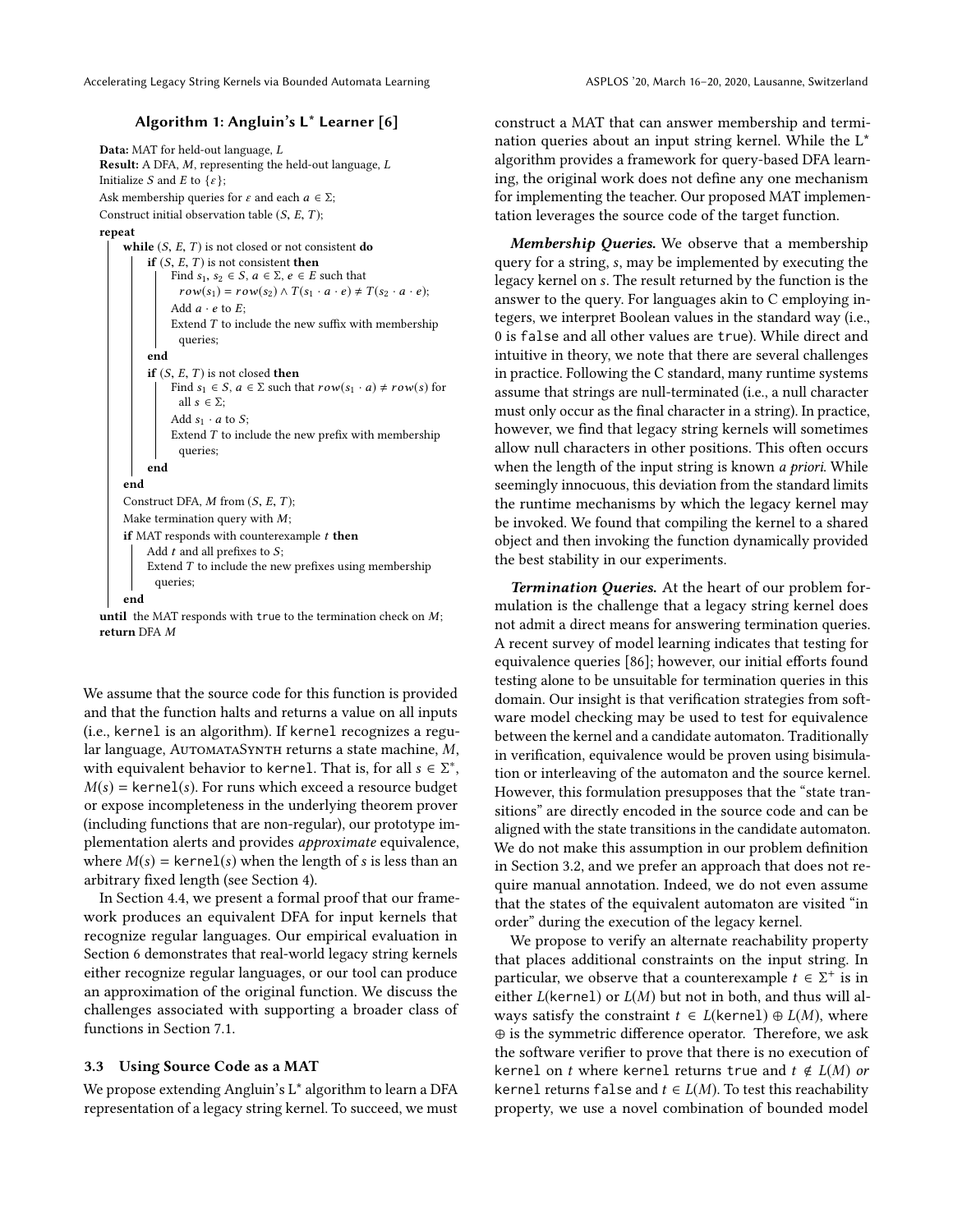checking with incremental loop unrolling augmented with a string constraint solver. We discuss the implementation of this verification task in depth in Section [4.](#page-5-0)

Software verifiers are relatively complete (e.g., [\[12\]](#page-12-24)), meaning that there are certain programs that cannot be fully verified due to limitations in the underlying SMT solvers. Verifiers often return an answer in three-valued logic: true in our application means that the kernel and candidate automaton were proved equivalent, allowing for termination; false in our application means that the property was not satisfied, and there is a counterexample to provide to the L\* algorithm; and unknown in our application means that the verifier was unable to prove equivalence, but also does not provide a counterexample. In the case of an unknown answer from the verifier, we halt our algorithm and warn the user that the resulting automaton is approximate; there may be inputs for which the automaton returns an incorrect answer.

## 3.4 Synthesizing Hardware Descriptions from Automata

Once a state machine has been learned using the L\* algorithm with our custom MAT, the kernel is now amenable to acceleration. There has been a significant effort to accelerate automata using FPGAs [\[96\]](#page-14-12) and other custom ASICs (e.g., GPUs [\[91,](#page-14-11) [97\]](#page-14-26) and Micron's AP [\[33\]](#page-12-5)). We convert the learned automaton to a hardware description and synthesize the design for loading onto an FPGA. Other execution platforms are possible [\[9\]](#page-12-25), but we focus on FPGAs in this work due to their widespread deployment.

#### 3.5 System Architecture

Figure [1](#page-5-1) depicts the high-level system architecture of our framework. The L\* learner (shown to the left) queries a MAT (shown to the right) consisting of the legacy source code, software model checker, SMT solver, and string decision procedure. The legacy string kernel is used by the MAT to answer membership queries. Termination queries are transformed by a mapper into a software verification problem that searches for string that distinguish the language of a candidate automaton from the target language implemented in the kernel. The output of the Learner is a DFA that encodes the same computation as the Kernel. We use this DFA to synthesize a hardware design for execution on an FPGA.

## <span id="page-5-0"></span>4 Implementation and Correctness

In this section we lay out formal properties of our implementation, first demonstrating that iterative, bounded software model checking conforms to the required properties for MAT termination queries. We then prove correctness and termination for AutomataSynth. Because AutomataSynth operates on arbitrary source code and employs theorem proving techniques, correctness and termination are relative.

<span id="page-5-1"></span>

Figure 1. AUTOMATASYNTH System Architecture. The Minimally Adequate Teacher uses the legacy kernel to answer membership queries. The kernel is combined with a candidate automaton in the mapper to produce a software verification problem. Using bounded software model checking combined with string decision procedures, we search for a counterexample that distinguishes the target language from the language of the candidate automaton. Finally, we synthesize the learned automaton for execution on an FPGA.

## 4.1 Bounded Model Checking

There are several SMT-based model checking algorithms that have been employed to verify properties of software. We use bounded model checking, an algorithm best-suited for the queries currently supported by string constraint solvers. In particular, string solvers do not currently support most interpolation queries (e.g., [\[29\]](#page-12-26)), which are used heavily by counterexample-guided [\[27\]](#page-12-21) algorithms such as SLAM and BLAST [\[13,](#page-12-27) [15\]](#page-12-9). Developing interpolation algorithms that support string constraints is beyond the scope of this work.

Bounded model checking enumerates all program paths up to a certain bound that reach a target error state (e.g., an error label in the source code) [\[18\]](#page-12-22). For each path, the algorithm generates a set of constraints over the program's variables, and the disjunction of these constraints is passed to an SMT solver to determine if the constraints for at least one path are satisfiable. If so, the set of variable assignments represents a configuration of the program that would result in an error condition at runtime. In this approach, loops are unrolled a fixed number of times (the "bound"). We follow the standard practice of incremental unrolling (cf. [\[20\]](#page-12-28)), which iteratively applies bounded model checking for increasing unrolling depths. For programs with unbounded loops this strategy results in a semi-algorithm; however, we demonstrate in Section [4.4](#page-6-0) that there exists a finite unrolling that fully verifies a kernel deciding a regular language for our property.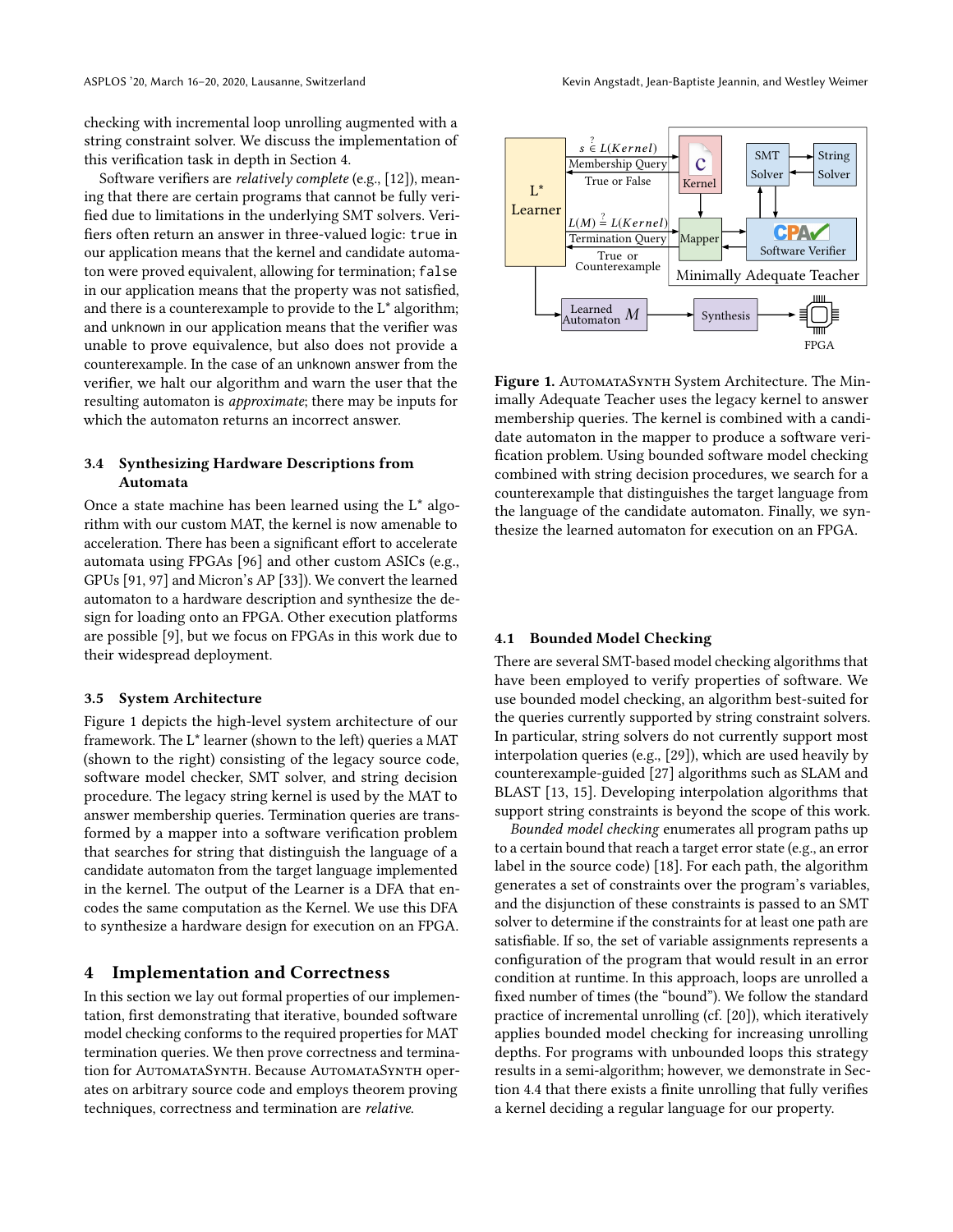#### 4.2 Reasoning about Strings

As described in Section [3.3,](#page-4-0) AutomataSynth must verify that there are no strings in the symmetric difference of the legacy kernel and a candidate automaton. We propose encoding the language of the candidate automaton as a regular expression constraint on the input string parameter of the kernel. We then solve the encoded problem using a bounded model checker that reasons about strings. A suitable string decision procedure must support (at minimum):

- Unbounded string length,
- Regular expression-based constraints over strings,
- Access to individual characters of strings,
- Comparison of individual characters and strings,
- Reasoning about the length of strings, and
- The ability generate strings that satisfy a set of constraints.

Additional features supported by string decision procedures can be helpful for representing standard library string functions. Recent decision procedures, such as Z3str3 [\[14\]](#page-12-29) or S3 [\[84\]](#page-14-18), support these required properties.

To combine bounded model checking with string decision procedures, we extend the CPAChecker extensible program analysis framework [\[16\]](#page-12-10) to generate and solve string constraints. We modify CPAChecker's predicate analysis algorithm to generate "String" sort constraints for string-like types in C programs (e.g., char and char\* types [\[62\]](#page-13-25)). We produce a character extraction constraint for each occurrence of indexing of (and dereferencing) string variables. Additionally, we add support for functions such as strlen.

The C language specification does not directly support regular expressions. To embed these constraints in a program's source code, we also add an additional function for checking if a string variable conforms to a regular expression.

#### 4.3 Verification for Termination Queries

Listing [1](#page-6-1) demonstrates our formulation of termination queries using bounded model checking with incremental loop unrolling and string decision procedures. We construct a wrapper around the source code for the kernel that adds additional assertions to the path constraints used by the software verifier. When the kernel returns true, we add the constraint that the input string cannot be represented by the regular expression representing the candidate automaton. We add a similar constraint for the false case as well. Finally, we ask the verifier to prove that the error label (line [23\)](#page-6-2) is unreachable (note that assume constraints influence reachability).

## <span id="page-6-0"></span>4.4 Correctness

In this subsection, we conclude our formal development of termination queries based on the combination of bounded model checking with incremental loop unrolling and string decision procedures. We demonstrate that this approach satisfies the Angluin constraints for MAT termination queries

```
1 // KERNEL is the legacy kernel function
2 // REGEX is the language of the candidate automaton
 3 int termination_query ( char * input ) {
 4
5 // call the kernel and record result
6 int ret = KERNEL ( input ) ;
7
8 if ( ret ) {
9 // if kernel accepts , candidate DFA must reject
10 __VERIFIER_assume (
11 ! __VERIFIER_inregex ( input , REGEX )
12 ) ;
13 goto ERROR ;
14 } else {
15 // if kernel rejects , candidate DFA must accept
16 __VERIFIER_assume (
17 __VERIFIER_inregex ( input , REGEX )
18 ) ;
19 goto ERROR ;
20 }
21
22 // Error state to prove unreachable
23 ERROR :
24 return ret ;
25 }
```
<span id="page-6-2"></span>Listing 1. Formulating termination queries as a software verification problem. We embed regular expression constraints to force the legacy kernel and candidate automaton to disagree on the input string. If the return statement is unreachable, the two representations are equivalent. Otherwise, there is a string counterexample that can be used to continue the L\* algorithm.

(see Section [3.1\)](#page-3-0). In particular, we prove that this algorithm always halts with a counterexample or proof of equivalence between the legacy string kernel and a candidate automaton (assuming the underlying decision procedure is correct). While incremental unrolling is a semi-algorithm in general, we demonstrate that a finite unrolling is sufficient to prove equivalence for pure programs that decide a regular language (i.e., programs that both recognize a regular language and halt on all inputs as described in Section [3.2\)](#page-3-1). We assume that the program is pure to avoid nondeterministic behavior and side-effects (e.g., nondeterministic behavior resulting from I/O) and that the program decides a regular language to leverage formal results from automata theory. While these assumptions restrict the class of programs to which our formal result applies, we note that AUTOMATASYNTH can handle more complex functions, but may produce approximate results. Ultimately, our goal is to prove the following theorem:

<span id="page-6-3"></span>**Theorem 4.1.** Let  $K$  be a pure program that decides a regular language  $L(K)$ . There exists a finite unrolling K' of K such that<br>if M is the candidate DEA learned by  $L^*$  from K', then  $K = M$ if M is the candidate DFA learned by  $L^*$  from K', then  $K \equiv M$ .

We write  $(\equiv)$  to denote equality of accepted languages, i.e.,  $K \equiv M$  if and only if  $L(K) = L(M)$ . We will prove this theorem using a sequence of lemmas as well as theoretical results from the L\* algorithm. First, we demonstrate that there exists a finite unrolling of a program  $K$  that recognizes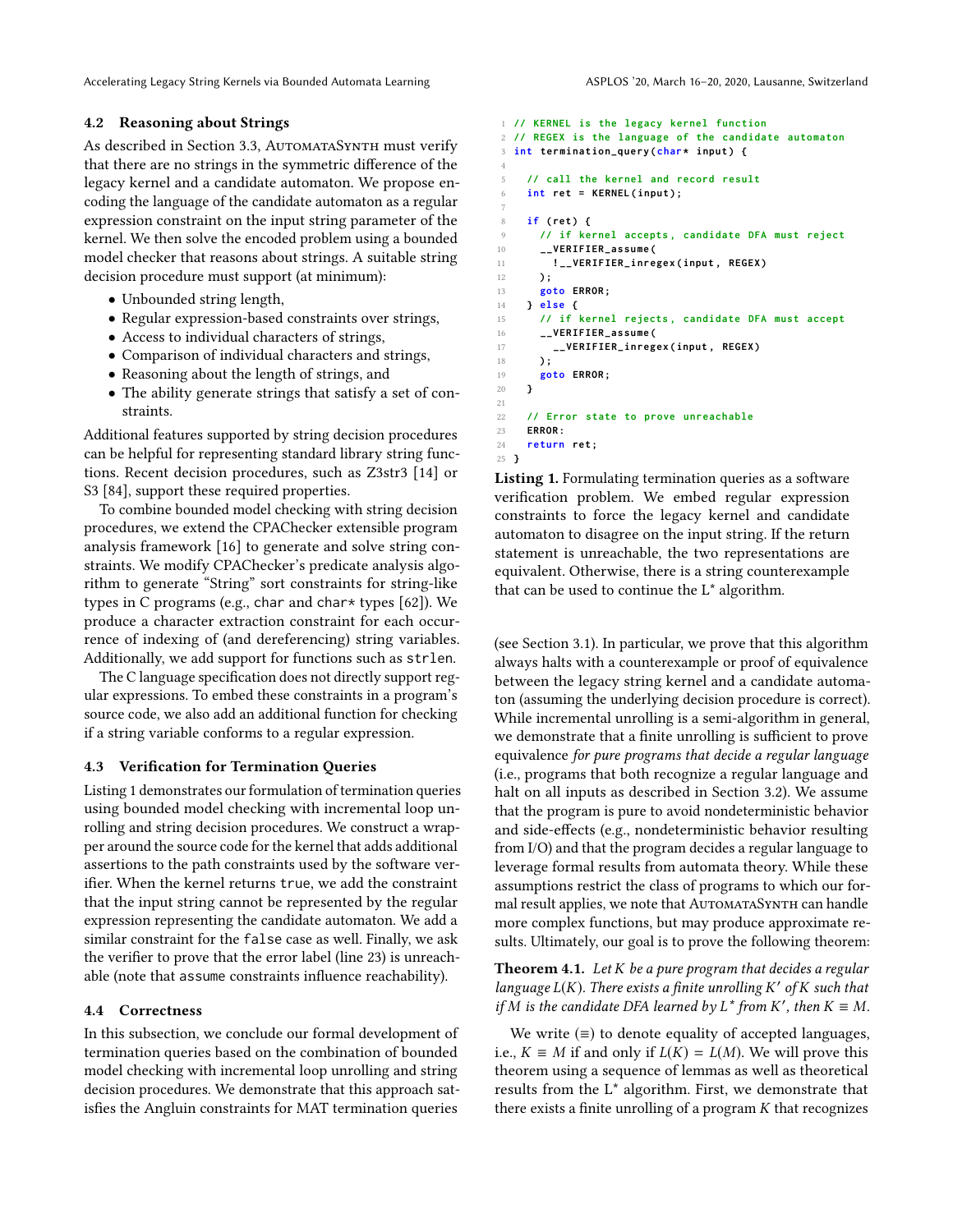all strings in  $L(K)$  shorter than a given length. The intuition is that the finite unrolling  $K'$  corresponds to the use of *bounded*<br>model checking model checking.

<span id="page-7-1"></span>**Lemma 4.2.** Let  $p \in \mathbb{N}$  and K be a program that recognizes a subset of  $\Sigma^*$ . There exists an  $n \in \mathbb{N}$  such that the n-finitely-<br>unrolled program K' obtained from K (with all loops replaced unrolled program K' obtained from K (with all loops replaced<br>with the finite unrolling of the first n iterations and all subwith the finite unrolling of the first n iterations and all subsequent iterations removed) satisfies  $\forall s \in \Sigma^*, |s| < p \implies$ <br> $K'(s) - K(s)$  $\bar{Y}(s) = K(s).$ 

*Proof.* Given  $p \in \mathbb{N}$ , we construct the set of strings  $S = \{s \mid s \in \mathbb{N}\}$  $s \in \Sigma^* \wedge |s| < p$ , on which K' must agree with K. We let n be the maximum number of iterations performed by let n be the maximum number of iterations performed by  $K(s)$  for all  $s \in S$ . Because S is a finite set, its maximum value is guaranteed to exist and be finite. We construct  $K'$ <br>by unrolling *n* times the program  $K$ . By construction, the by unrolling *n* times the program *K*. By construction, the property  $\forall s \in \Sigma^* \ |s| < n \implies K'(s) = K(s)$  holds property  $\forall s \in \Sigma^*, |s| < p \implies K'(s) = K(s)$  holds.  $\square$ 

We also reason using the standard Pumping Lemma for regular languages. For reference, we recall the Lemma here without proof as defined by Sipser [\[74,](#page-14-27) Theorem 1.70].

Lemma 4.3 (Pumping Lemma for Regular Languages). If A is a regular language, then there is a number p such that for all  $s \in A$ , if  $|s| > p$  then s may be divided into three pieces,  $s = xyz$ , satisfying the following conditions: for each  $i \geqslant 0, xy^iz \in A, |y| > 0, and |xy| \leqslant p.$ 

The smallest such  $p$  is called the *pumping length*. We call out as a Lemma the association between pumping lengths and minimality [\[74,](#page-14-27) Proof of 1.70]:

<span id="page-7-0"></span>Lemma 4.4. The (smallest) pumping length of a regular language L is equal to the number of states in the minimal DFA that recognizes L.

Additionally, our proof makes use of two theorems about the output of the L\* algorithm. We paraphrase these results here [\[6\]](#page-12-18). See Section [3.1](#page-3-0) for  $L^*$  definitions, such as  $(S, E, T)$ .

<span id="page-7-3"></span>**Theorem 4.5** ( $L^*$  [\[6\]](#page-12-18), Theorem 1). If  $(S, E, T)$  is a closed, consistent L\* observation table, then the DFA M constructed from  $(S, E, T)$  is consistent with the finite function T. Any other DFA consistent with T but not equivalent to M must have more states.

We will use the following corollary of this result.

<span id="page-7-2"></span>Corollary 4.5.1. Let  $p$  be the pumping length of the target language, L, and M be a DFA constructed from a closed, consistent  $L^*$  observation table. The pumping length of  $L(M)$  does not exceed p.

Finally, we make use of the L\* algorithm termination result. The property we use in our proof has been emphasized.

<span id="page-7-4"></span>**Theorem 4.6** ( $L^*$  [\[6\]](#page-12-18), Theorem 6). Given any MAT presenting a regular language  $L, L^*$  eventually terminates and outputs a DFA isomorphic to the minimum DFA accepting <sup>L</sup>. Additionally, if n is the number of states in the minimum DFA recognizing L and m is an upper bound on the length of any counterexample provided by the MAT, then the total running time of  $L^*$  is bounded by a polynomial in m and n.

With these properties in hand, we are now ready to prove our original theorem.

*Proof (Theorem [4.1\)](#page-6-3).* Given a pure program  $K$ , which decides a regular language, and a candidate DFA M constructed from a closed, consistent L<sup>\*</sup> observation table  $(S, E, T)$ , let p be the pumping length of  $L(K)$ . By Lemma [4.4,](#page-7-0) the minimal DFA that recognizes  $L(K)$  has  $p$  states. By Lemma [4.2,](#page-7-1) there exists a finite unrolling K' of program K such that  $\forall s \in \sum_{i=1}^{\infty} |s| < n$  $p \implies K'(s) = \overline{K}(s)$ . We will show that verifying  $K' \equiv M$  is sufficient to verify  $K = M$  using bounded model checking sufficient to verify  $K \equiv M$  using bounded model checking.

Verifying the property  $\exists t \in \Sigma^*$  such that  $t \in L(K') \oplus L(M)$ <br>be symmetric difference i.e.  $t \in L(K') \sqcup L(M)$  and  $t \neq t$ (the symmetric difference, i.e.,  $t \in L(K') \cup L(M)$  and  $t \notin L(K') \cap L(M)$ ) with incremental bounded model checking  $L(K') \cap L(M)$  with incremental bounded model checking<br>(recall K' is a finite unrolling) can result in two outcomes:  $(\text{recall } K' \text{ is a finite unrolling})$  can result in two outcomes:

Case 1:  $\exists t \in \Sigma^*$  such that  $|t| < p \wedge K'(t) \neq M(t)$ .<br>Case 2:  $\forall t \in \Sigma^*$  such that  $|t| < p K'(t) = M(t)$  b Case 2:  $\forall t \in \Sigma^*$  such that  $|t| < p$ ,  $K'(t) = M(t)$  holds.

In the first case, we return  $t$  as a counterexample, concluding  $K \neq M$ . In the second case, we conclude that  $K' \equiv M$ <br>and any counterexample must be at least as long as n; how and any counterexample must be at least as long as  $p$ ; however, no such counterexample exists. The proof proceeds by contradiction.

Suppose, for the sake of contradiction, that  $\exists t' \in \sum^*$  such  $\mathbf{H}(t') \geq n$  and  $K(t') \neq M(t')$ . Let n be the number of states that  $|t'| \geq p$  and  $K(t') \neq M(t')$ . Let *n* be the number of states<br>in the candidate DEA M. We now relate *n* to the number of in the candidate DFA  $M$ . We now relate  $n$  to the number of states in the minimal DFA recognizing  $L(K)$ . By Lemma [4.4](#page-7-0) and Corollary [4.5.1,](#page-7-2)  $n \leq p$  because the pumping length of  $L(M)$  is at most p and the number of states in M is equal to the pumping length of  $L(M)$ . Additionally, because the finite unrolling  $K' \equiv M$ ,  $n \geq p$  by Theorem [4.5.](#page-7-3) Therefore, the number of states in *M* is bounded above and below by the number of states in M is bounded above and below by the pumping length of our target language, implying that  $n = p$ . Using our assumption about  $t'$ , we note that  $K$  is consistent<br>with  $T$  but not equivalent to  $M$  and thus by another applicawith  $T$  but not equivalent to  $M$ , and thus by another application of Theorem [4.5](#page-7-3) we conclude that the DFA recognizing  $L(K)$  must have more than  $n = p$  states. This contradicts the fact, from Lemma [4.4,](#page-7-0) that the minimal DFA recognizing  $L(K)$  has exactly p states. Therefore, no such t' exists.<br>Because  $\mathbf{I}^*$  produces a minimal DEA (Theorem 4.6)

Because L\* produces a minimal DFA (Theorem [4.6\)](#page-7-4), and M was produced from a closed, consistent observation table, we can conclude that M must be a DFA isomorphic with the minimal DFA accepting the language  $L(K)$ . Thus,  $K \equiv M$ .

This means that, using bounded model checking on the program  $K'$  (recall that  $K'$  is a finite unrolling and thus<br>admits *hounded* model checking), we either find a counterey. admits bounded model checking), we either find a counterexample or can conclude equivalence of K and M. Therefore,<br> $K' \equiv M \implies K \equiv M$ .  $K' \equiv M \implies K \equiv M$ .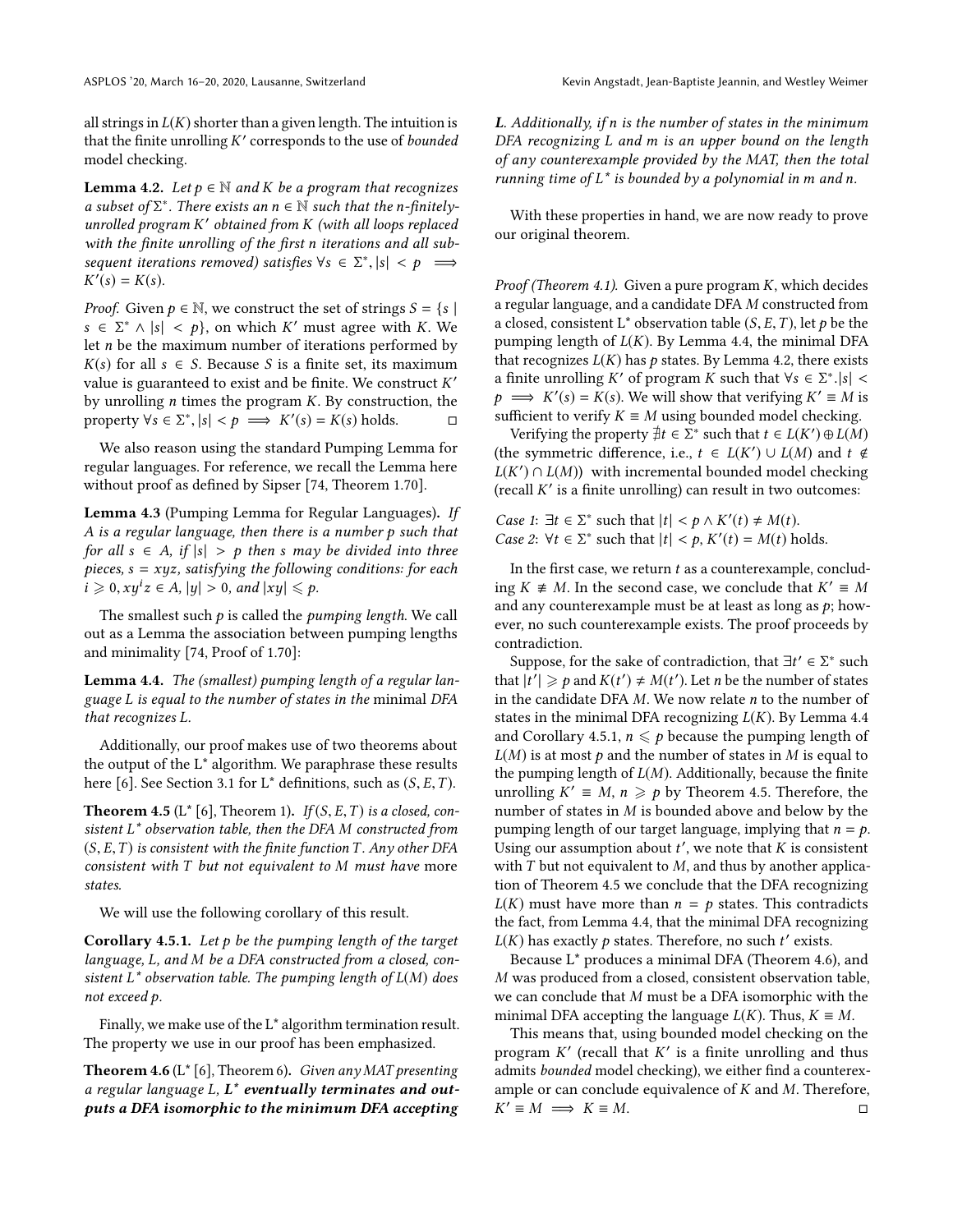From this result, we can establish the following corollary, which allows us to conclude that our approach may be used in a MAT to answer termination queries.

**Corollary 4.6.1.** For a given program K, there exists a finite number of iterations of incremental unrolling needed for our approach to respond to a termination query with either a counterexample or a proof of equivalence.

Implications. In our formulation, termination queries return an answer if the bounded software model checking with incremental loop unrolling and the string decision procedures terminates. Our result is therefore relative to the completeness of the model checker and underlying SMT theories (see Ball et al. for a discussion of relative completeness in software model checking [\[12\]](#page-12-24)). For pure kernels that decide a regular language, we proved that there is a finite bound on the incremental unrolling that will determine equivalence of the kernel and a candidate automaton. In practice, we make use of a timeout on the verification process to ensure timely termination at the expense of correctness in some cases. This design decision results in an approximate solution in cases where either the finite unrolling bound has not yet been reached or the legacy kernel recognizes a non-regular program. The approximate solution is correct for strings of length up to a particular bound but may disagree on larger strings. Our empirical evaluation in Section [6](#page-9-0) demonstrates that AutomataSynth successfully learns an equivalent state machine for thirteen of eighteen real-world string kernels mined from legacy source code.

# 5 Experimental Methodology

In this section, we describe our process for selecting realworld, legacy string kernels benchmarks as well as our experimental setup for the evaluation described in Section [6.](#page-9-0)

## 5.1 Benchmark Selection

In our evaluation, we focus on measuring the extent to which AUTOMATASYNTH learns models for real-world string functions using varied library methods. We construct our benchmark suite by mining legacy string kernels from open-source software projects on GitHub using the following protocol. First, we filter all projects for those with C source code and ordered the resulting repositories by number of stars (i.e., popular repositories first). Next, we use the Cil [\[62\]](#page-13-25) framework to iteratively parse each source file and extract all functions with an appropriate type signature (see Section [3.2\)](#page-3-1). We filter these functions to exclude those that referenced functions or data outside the compilation unit. We allow the use of common library function (e.g., strlen, strcmp, etc.). In total, we considered 26 repositories and mined 973 separate string kernel functions using this protocol.

After filtering for duplicates and a manual analysis to identify functions that return Boolean values (we note that while C has the \_Bool data type, many functions still use integers

<span id="page-8-0"></span>Table 1. Benchmark Suite of Real-World, Legacy String Kernels

| <b>Function</b>          | Project                  | <b>LOC</b>     | <b>Support</b> |  |
|--------------------------|--------------------------|----------------|----------------|--|
| git_offset_1st_component | Git: Revision            | 6              |                |  |
| is_encoding_utf8         | control system           | 38             | X*             |  |
| checkerrormsg            |                          | $\overline{4}$ | ✓              |  |
| checkfail                | <i>iq</i> : Command-line | 14             |                |  |
| skipline                 | JSON processor           | 17             | ✓              |  |
| end_line                 |                          | 11             | J              |  |
| start_line               | Linux: OS kernel         | 11             |                |  |
| is_mcounted_section_name |                          | 54             |                |  |
| is_numeric_index         | MASSCAN: IP              | 17             |                |  |
| is_comment               | port scanner             | 11             |                |  |
| AMF_DecodeBoolean        |                          | $\overline{2}$ |                |  |
| cf_is_comment            | OBS Studio: Live         | 28             | ✓              |  |
| cf_is_splice             | streaming and            | 22             |                |  |
| is_reserved_name         | recording software       | 39             | ✓              |  |
| has_start_code           |                          | 18             | ✓              |  |
| number_is_valid          | openpilot:               | 72             | x†             |  |
| utf8_validate            | Open-source              | 72             | x‡             |  |
| stbtt__isfont            | driving agent            | 24             | ℐ              |  |

<sup>∗</sup>Requires strcasecmp support †Requires strtod support ‡Performs math on characters

of varying widths), we collected 18 meaningfully-distinct real-world benchmarks. Table [1](#page-8-0) provides an overview of these string kernels. We use the function name to refer to each benchmark and also indicate the source project for each. Lines of code (LOC) provides a count of the total number of non-comment lines in the post-processed version of the benchmark. Finally, we also indicate whether the kernel is supported by our prototype system. Our prototype implementation supports all but three of these legacy string kernels. The unsupported kernels use computation that is difficult to capture with present string decision procedures.

The kernels in our benchmark suite interact with strings in various manners. Some kernels, such as is\_numeric\_index, skipline, and cf\_is\_comment, loop over all characters in the string checking various constraints. Several also make heavy use of strcmp to check for the presence of specific strings (e.g., checkerrormsg, is\_mcounted\_section\_name, and start\_line). We also found examples of kernels (e.g., git\_offset\_1st\_component and AMF\_DecodeBoolean) that perform single character comparisons. While a developer will likely not be interested in accelerating a single character comparison, these kernels remain indicative of real-world code and allow us to demonstrate a proof-of-concept for synthesizing designs for accelerators such as FPGAs. An evaluation of benchmarks more typical of kernels accelerated by FPGAs (e.g., long-running kernels with hundreds or thousands of states) is left for future work.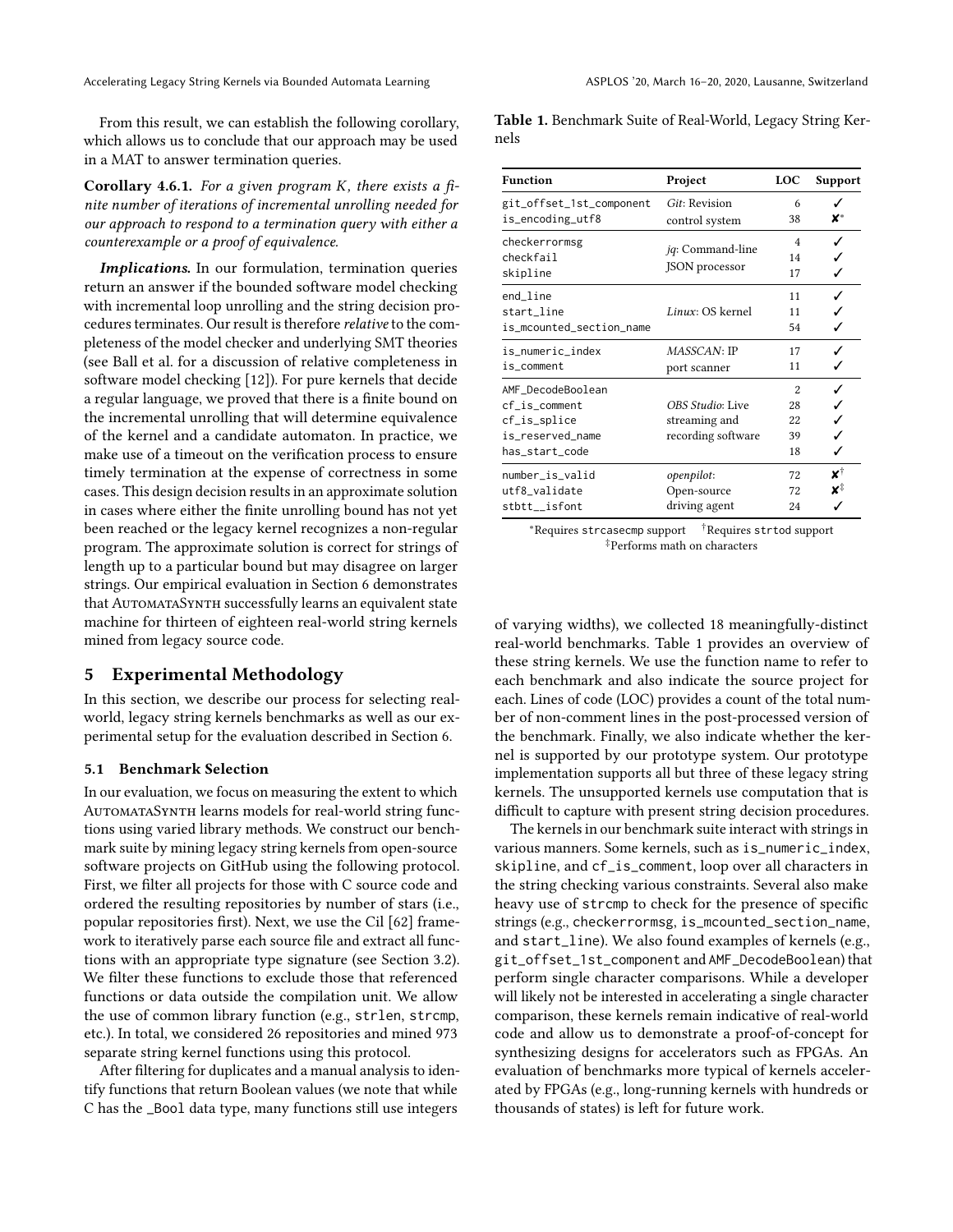#### 5.2 Experimental Setup

Our AutomataSynth implementation produces MNRL, an open-source state machine representation language intended for large-scale automata processing applications [\[9\]](#page-12-25). We transform the learned DFA to be homogeneous, a property that admits a simplified transition rule while maintaining expressive power and that is amenable to hardware acceleration [\[10,](#page-12-3) [23,](#page-12-30) [33,](#page-12-5) [91\]](#page-14-11). We use Brzozowski's algorithm [\[21\]](#page-12-31) for converting candidate DFAs to regular expressions as part of the software verification step (see Section [4\)](#page-5-0).

For termination queries, we add string constraint handling to CPAChecker 1.8 [\[16\]](#page-12-10). We also extend the JavaSMT framework [\[47\]](#page-13-5) to support the draft SMT-LIB strings theory interface [\[81\]](#page-14-17). We use Microsoft's Z3 version 4.8.6 SMT solver [\[31\]](#page-12-11) with the Seq string solver [\[84\]](#page-14-18) for all queries. All evaluations use an Ubuntu 16.04 Linux server with a 3.0 GHz Intel Xeon E5-2623-v3 with four physical cores and 16 GB of RAM and a maximum time budget of 24 hours.

## <span id="page-9-0"></span>6 Evaluation

In this section, we evaluate AUTOMATASYNTH on fifteen real-world, legacy string kernels mined from open-source projects. We first evaluate the correctness of the state machines generated by AUTOMATASYNTH and report runtime and query counts. Second, we evaluated the suitability of the generated automata for hardware acceleration.

## 6.1 State Machine Learning

Table [2](#page-10-1) presents results from our empirical evaluation of AutomataSynth on a benchmark suite of fifteen legacy string kernels. We do not report results for the three benchmarks that are not supported. We report the number of membership and termination queries executed for each kernel as well as the number of states in the learned automaton and the total runtime in seconds. The final column indicates if AutomataSynth correctly learned the kernel's functionality. A check mark means that our tool learned a fully-equivalent automaton. We also indicate approximate results in which the maximum time limit was exceeded.

On average, it took seven hours to learn an automaton from the legacy string kernel, with more than half of the benchmarks terminating in fewer than five minutes. AutomataSynth correctly learned thirteen of the fifteen benchmarks. The remaining two benchmarks yield approximate solutions, with many of these approximations being extremely similar to the target kernel functionality. In our evaluation this approximation was always the result of timeouts rather than the relative completeness of the SMT solver used for termination queries. There were no instances in our benchmark set for which the SMT solver returned an unknown result due to a limitation in the string decision procedures.

We determined that there were two primary causes for AUTOMATASYNTH reaching the timeout without learning a

fully-equivalent state machine. First, Brzozowski's algorithm for constructing a regular expressions can produce large expressions that require simplification to remove redundant and superfluous clauses. This was most relevant to kernels that compared string suffixes with a string constant. We believe this performance limitation is an artifact of design choices in our prototype, which could be solved with more careful construction of regular expressions. Second, some SMT queries were significantly less performant than others. We discuss this challenge in more detail in Section [7.](#page-10-2)

The relative utility of the membership and termination queries varies between the benchmarks. For example, the function git\_offset\_1st\_component checks a string to see if the first character is a forward slash (/). Using membership queries, AUTOMATASYNTH learned that the first character of the string must be a slash and that any number of characters may follow. The termination query provided a single counterexample of a longer string that was initially misclassified. For this kernel, the membership queries provided much of the "learning". This is in contrast to the stbtt\_\_isfont kernel, which ultimately compares an input string against four hard-coded strings. In this case, the membership queries only provided minimal information. Instead, the termination queries discovered the string constants in the kernel's source code and provided much of the learned information. In general, membership queries tended to provide more information when each character in the input string was considered separately while termination queries helped to discover string constants used for comparison by the kernels.

AUTOMATASYNTH successfully learned automata for fifteen of the eighteen legacy kernels mined from open-source projects. Of these, thirteen were exactly equivalent and two were near approximations.

## 6.2 Hardware Acceleration

In this work, we claim no novelty for accelerating automata using hardware accelerators, such as FPGAs. Instead, we leverage existing work in the area of high-performance automata processing. On FPGAs, Xie et al.'s REAPR framework supports high-throughput processing of data with finite automata on FPGAs [\[96\]](#page-14-12). For spatially-reconfigurable architectures akin to FPGAs, the dominant factor affecting performance is the number of hardware resources used by a design. For ANMLZoo benchmarks, which contain tens of thousands of states [\[91\]](#page-14-11), REAPR successfully synthesized designs running in the range of 200–700 MHz. Because the automata learned by AUTOMATASYNTH are significantly smaller, we expect that similar throughputs could be achieved.

The finite automata learned by AUTOMATASYNTH fall withing the design constraints of FPGA-based automata accelerators, allowing for high-throughput execution.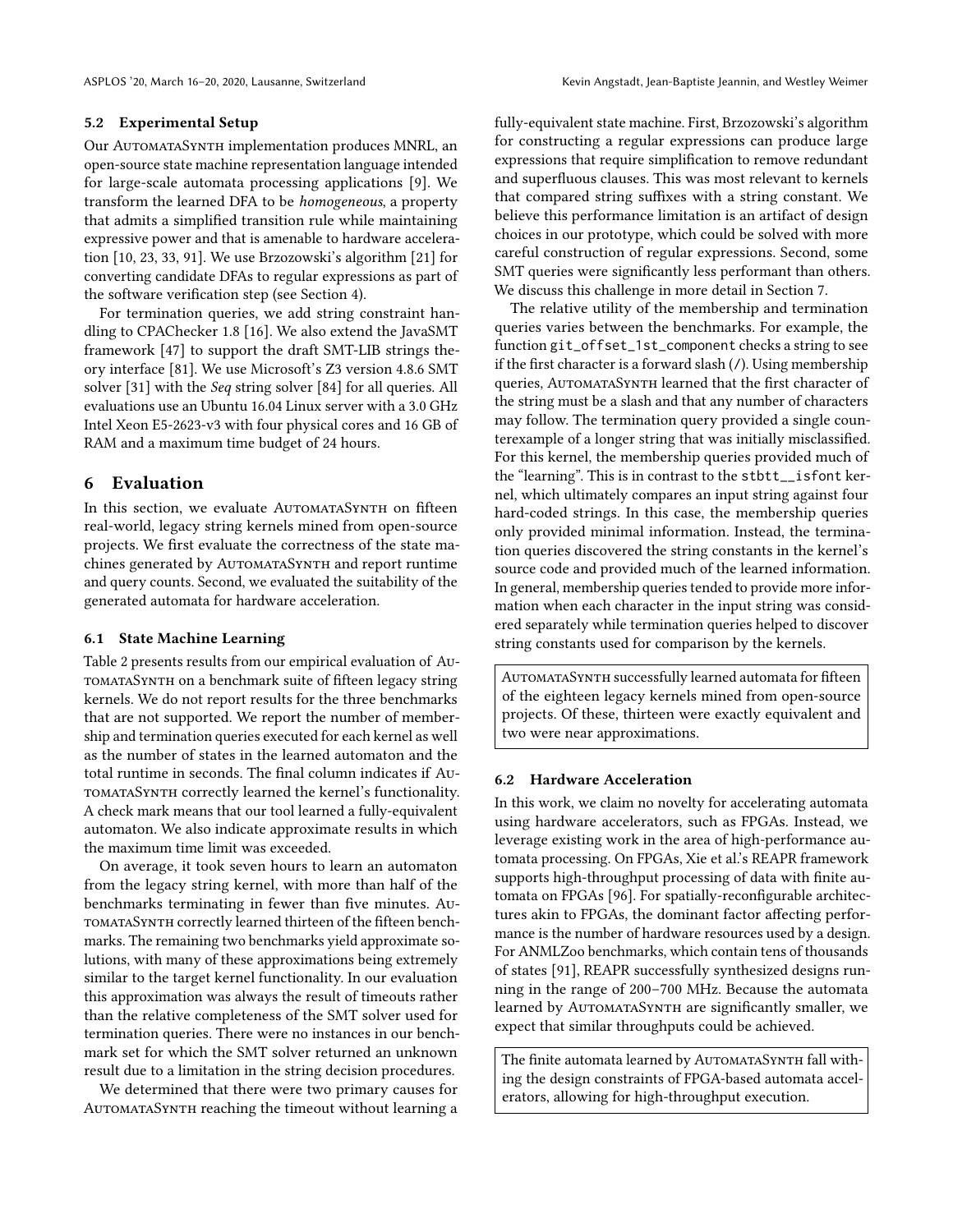<span id="page-10-1"></span>

| <b>Benchmark</b>         | <b>Membership Queries</b> | Termination Queries Number of States Total Runtime (s) |    |        | Correct |
|--------------------------|---------------------------|--------------------------------------------------------|----|--------|---------|
| git_offset_1st_component | 4,090                     | 2                                                      |    |        |         |
| checkerrormsg            | 32,664                    |                                                        | 15 | 86,195 |         |
| checkfail                | 189,013                   |                                                        | 35 | 86,308 | ✓*      |
| skipline                 | 7,663                     |                                                        |    | 294    |         |
| end_line                 | 510,623                   |                                                        | 44 | 29,531 |         |
| start_line               | 206,613                   |                                                        | 46 | 4,813  | Approx. |
| is_mcounted_section_name | 672,041                   |                                                        | 57 | 86,399 | Approx. |
| is_numeric_index         | 10,727                    |                                                        |    | 297    |         |
| is_comment               | 4,090                     |                                                        |    | 14     |         |
| AMF_DecodeBoolean        | 2,557                     |                                                        |    | 4      |         |
| $cf_$ is_comment         | 4,599                     |                                                        |    | 300    |         |
| cf_is_splice             | 1,913                     |                                                        |    | 3      |         |
| is_reserved_name         | 350,705                   |                                                        | 42 | 85,469 |         |
| has_start_code           | 10,213                    |                                                        |    |        |         |
| stbtt__isfont            | 79,598                    |                                                        | 19 | 13     |         |

#### Table 2. Experimental Results

<sup>∗</sup>AutomataSynth warned of a potential approximate solution due to timeout, but manual analysis confirmed correctness

## <span id="page-10-2"></span>7 Discussion

At a high level, AUTOMATASYNTH learns the behavior of a Boolean string kernel through a combination of dynamic and static analyses and emits a functionally-equivalent state machine that is amenable to acceleration with FPGAs. We believe that approaches such as AUTOMATASYNTH are very promising and could offer solutions to limitations inherent to current HLS techniques. HLS relies heavily on the structure of C-like source code to produce a hardware description, which were designed for performance on—and as an abstraction of—von Neumann architectures. As such, HLS is unlikely to produce performant FPGA designs from legacy code that was heavily optimized for CPUs [\[85,](#page-14-4) [99\]](#page-14-5). This places a heavy burden on developers tasked with porting code and represents a significant barrier to adoption. Our approach decouples the implementation choices of the legacy program from the emitted hardware design. This allows us to produce a design using a model of computation—state machines—that is performant on FPGAs [\[91,](#page-14-11) [96\]](#page-14-12).

This paper represents an initial effort to understand the benefits and limitations of using state machine learning algorithms to compile code for FPGAs. A significant research effort remains for approaches akin to AutomataSynth to be mature enough for industry adoption. In the remainder of this section we identify four key research challenges whose solutions would lead to significant advances in learningbased synthesis for FPGAs. Additionally, we describe candidate future directions to tackle each of these.

## <span id="page-10-0"></span>7.1 Learning More Expressive Models

We present an approach for accelerating regular language Boolean string kernels with FPGAs. Our prototype soundly transforms such kernels to functionally-equivalent hardware descriptions; Boolean functions with inputs that may be transformed into a serial data stream are also applicable. However, legacy code contains many other types of functions, and these remain an open challenge. Supporting a new function type presents a two-fold challenge: (1) identifying suitable computational models for acceleration and (2) designing or adapting an algorithm suitable for learning these models. Finite automata, as formally defined, produce a single bit of output for each string processed and are limited to recognizing Regular Languages. Additional models, such as Mealy and Moore machines, support transforming an input value into an output value, while others, such as pushdown automata, support more expressive classes of languages.

Several efforts are underway to extend learning algorithms to more expressive computational models [\[19,](#page-12-19) [24,](#page-12-32) [59\]](#page-13-26). It may also be possible to leverage insights from the architecture community and recent efforts to accelerate automata processing, in which designs often support tagging output report signals with additional metadata [\[33,](#page-12-5) [89\]](#page-14-28). Further, existing DFA learning algorithms may admit learning functions that output an enumerated—or even a multi-bit—value.

An additional challenge is that determining program equivalence is, in the limit, undecidable. For example, Angluin notes that termination queries are not generally decidable for context-free languages [\[6\]](#page-12-18). However, existing software verifiers suffer from this same challenge and provide relative completeness [\[12\]](#page-12-24). Further, this challenge may be addressed in some cases through careful use of approximation.

# 7.2 Expressive Power and Performance of String Solvers

Our empirical evaluation of AUTOMATASYNTH demonstrated some limitations of present string decision procedures. Certain string operations (e.g., case-insensitive lexicographic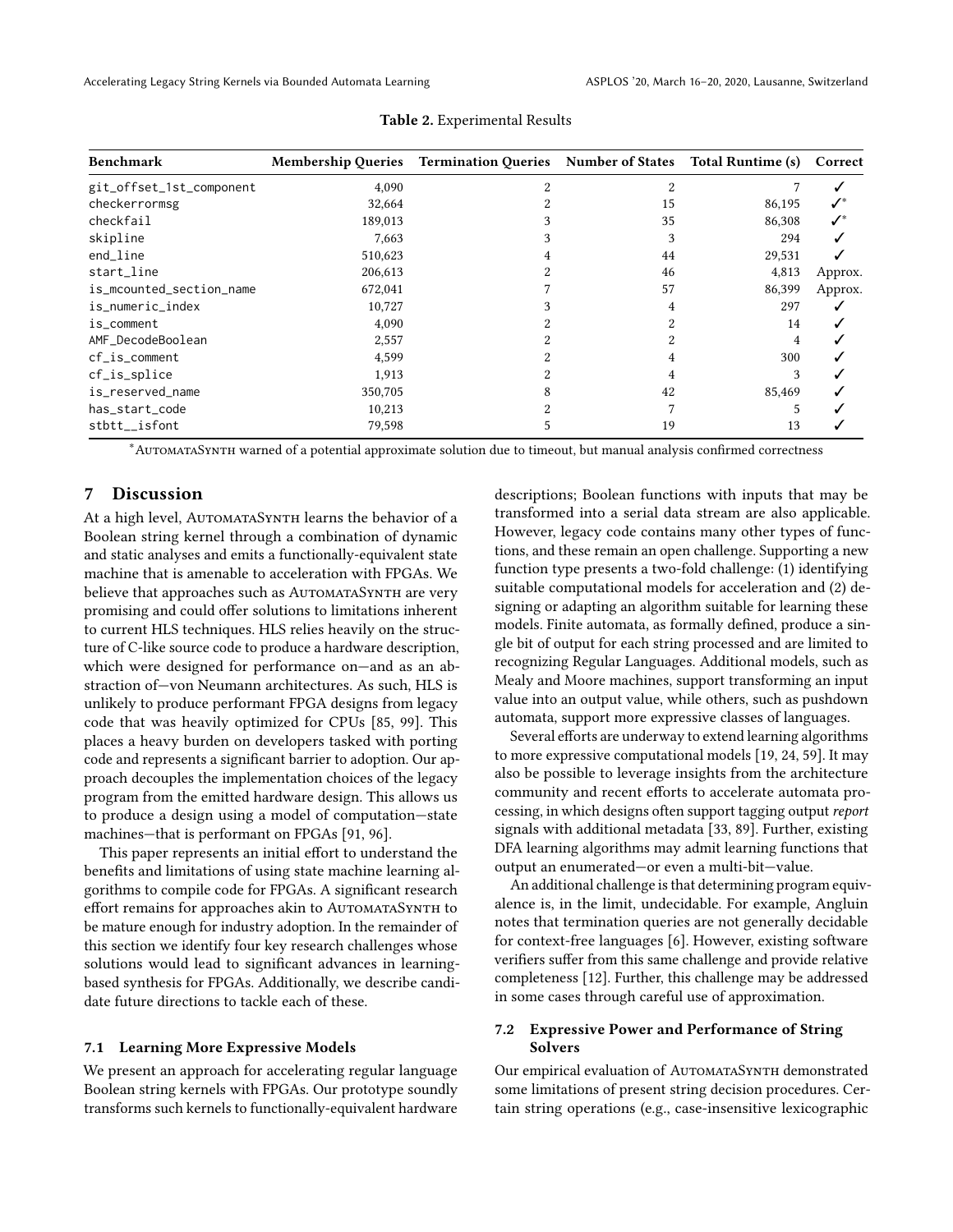comparisons and casting between characters and numbers to perform arithmetic operations) occur in real-world software but are difficult to represent as constraints in String theories. Additionally, SMT queries generated by bounded model checking algorithms can result in long-running computation.

These challenges are not new: the formal methods community has been laboring to improve string decision procedures for over a decade. Early efforts often focused on the problem domain of identifying cross-site scripting and SQL code injection vulnerabilities (e.g., [\[41\]](#page-13-27)) and introduced new constraint types. These efforts often reasoned about fixed-sized string variables (e.g., [\[50\]](#page-13-28)). Subsequent efforts, such as Z3str3, also focus on improving the performance of these decision procedures and have extended support to unbounded strings [\[14\]](#page-12-29).

AutomataSynth is one of the first efforts to combine bounded software model checking with string decision procedures. This combination presents a novel and compelling use case for string solvers that requires new constraint types and optimizations. We make our tool and all of the SMT queries automatically generated by our process available[4](#page-11-3) to the community to encourage renewed interest in—and efforts to—improve the performance of string solvers.

## 7.3 Scaling Termination Queries

We found, in practice, that termination queries consumed an average of 66% of the total runtime of AUTOMATASYNTH. As candidate state machines increase in size, we expect the scalability of termination queries to dominate. This challenge presents an opportunity for innovation. We proposed an approach based on the novel combination of bounded software model checking and string decision procedures; however, alternate formulations of termination queries may provide better performance while maintaining correctness.

Many applications of model learning focus on the use of testing to provide answers to termination queries [\[86\]](#page-14-21). We have observed that the application of automated testing presents several challenges, such as producing a suitable quantity and diversity of inputs to identify counterexamples. Test input generators, such as Klee [\[22\]](#page-12-33), may only support bounded length strings (rather than unbounded).

The application of other software verification techniques may also provide performance gains. Counterexample-guided abstraction refinement verifiers can abstract much of a program's state to gain performance, but require support for interpolation queries. These are not currently support by string solvers, but present an additional area for research.

#### 7.4 Characterizing and Taming Approximation

Because scalability and decidability of termination queries are challenges, approximation may play an important role in improving the performance of learning-based approaches to

synthesizing FPGA designs. Indeed, there is already significant interest in the architecture and software communities for producing approximate programs [\[58,](#page-13-29) [60,](#page-13-30) [65,](#page-13-31) [66\]](#page-13-32).

Approximation has been a key parameter in model learning algorithms from the start [\[6,](#page-12-18) [86\]](#page-14-21). Results from learning theory often analyze approximation using Valiant's probably approximately correct (PAC) framework, which bounds the probability of the error being less than a fixed threshold for an approximately-learned model [\[87\]](#page-14-29). Such results can predict the number of queries necessary to bound the error but do not characterize the locations or significance of the remaining error. Anomalous results for frequently-used inputs have a very different impact than anomalous results for seldom-used inputs. Given the design of Angluin-style algorithms, it may be possible to determine which inputs result in approximate solutions. For example, pre-populating the observation table with rows pertaining to known inputs (i.e., those taken from the test suite) ensures that the learned state machine produces the correct output for those relevant values.

# 8 Conclusions

We present AUTOMATASYNTH, a framework for accelerating legacy regular language Boolean string kernel functions using FPGAs. Our approach uses a novel combination of state machine learning algorithms, software verification algorithms, string decision procedures, and high-performance automata processing architectures to learn the behavior of a program and construct a behaviorally-equivalent FPGA hardware description. We demonstrate a proof-of-concept of this approach using a benchmark suite of eighteen string kernels mined from open-source projects on GitHub. AUTOMATA-SYNTH successfully constructs equivalent (or near equivalent) FPGA designs for more than 80% of these benchmarks. We believe this approach shows promise for overcoming some of the limitations of current HLS techniques.

# Acknowledgments

This work is funded in part by: NSF grants CCF-1629450, CCF-1763674, CCF-1908633; AFRL Contract No. FA8750-19- 1-0501; and the Jefferson Scholars Foundation. We also wish to thank Kevin Skadron and Lu Feng for their suggestions, encouragement, and expertise in the early stages of this project as well as the anonymous reviewers for their helpful comments and feedback.

# References

- <span id="page-11-1"></span>[1] F. Aarts, J. De Ruiter, and E. Poll. 2013. Formal Models of Bank Cards for Free. In Sixth International Conference on Software Testing, Verification and Validation Workshops. 461–468.
- <span id="page-11-0"></span>[2] Gustavo Alonso. 2018. FPGAs in Data Centers. Queue 16, 2, Article 60 (April 2018), 6 pages.
- <span id="page-11-2"></span>[3] R. Alur, R. Bodik, G. Juniwal, M. M. K. Martin, M. Raghothaman, S. A. Seshia, R. Singh, A. Solar-Lezama, E. Torlak, and A. Udupa. 2013.

<span id="page-11-3"></span><sup>&</sup>lt;sup>4</sup>See the AUTOMATASYNTH repository at [https://github.com/kevinaangstadt/](https://github.com/kevinaangstadt/automata-synth) [automata-synth](https://github.com/kevinaangstadt/automata-synth)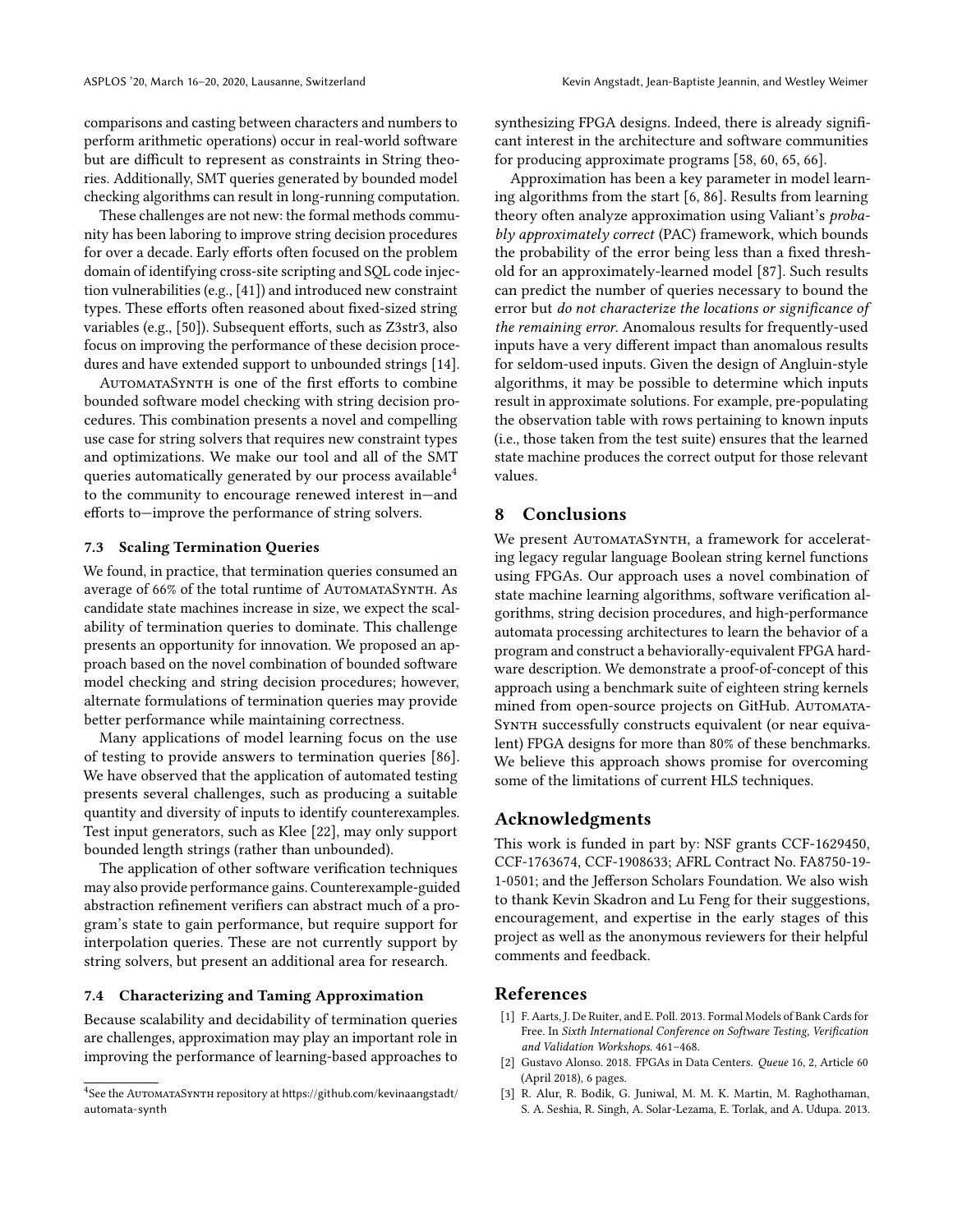Syntax-guided synthesis. In Formal Methods in Computer-Aided Design. 1–8.

- <span id="page-12-13"></span>[4] Glenn Ammons, David Mandelin, Rastislav Bodík, and James R. Larus. 2003. Debugging Temporal Specifications with Concept Analysis. In Proceedings of the 2003 ACM SIGPLAN Conference on Programming Language Design and Implementation (San Diego, California, USA). 182–195.
- <span id="page-12-14"></span>[5] Dana Angluin. 1981. A note on the number of queries needed to identify regular languages. Information and Control 51, 1 (1981), 76 – 87.
- <span id="page-12-18"></span>[6] Dana Angluin. 1987. Learning Regular Sets from Queries and Counterexamples. Information and Computation 75, 2 (Nov. 1987), 87–106.
- <span id="page-12-8"></span>[7] Dana Angluin. 1992. Computational Learning Theory: Survey and Selected Bibliography. In Symposium on Theory of Computing. 351– 369.
- <span id="page-12-4"></span>[8] Kevin Angstadt, Arun Subramaniyan, Elaheh Sadredini, Reza Rahimi, Kevin Skadron, Westley Weimer, and Reetuparna Das. 2018. ASPEN: A Scalable in-SRAM Architecture for Pushdown Automata. In Proceedings of the 51st Annual IEEE/ACM International Symposium on Microarchitecture (Fukuoka, Japan) (MICRO-51). IEEE Press, Piscataway, NJ, USA, 921–932.
- <span id="page-12-25"></span>[9] K. Angstadt, J. Wadden, V. Dang, T. Xie, D. Kramp, W. Weimer, M. Stan, and K. Skadron. 2018. MNCaRT: An Open-Source, Multi-Architecture Automata-Processing Research and Execution Ecosystem. IEEE Computer Architecture Letters 17, 1 (Jan 2018), 84–87.
- <span id="page-12-3"></span>[10] K. Angstadt, J. Wadden, W. Weimer, and K. Skadron. 2019. Portable Programming with RAPID. IEEE Transactions on Parallel and Distributed Systems 30, 4 (April 2019), 939–952.
- <span id="page-12-12"></span>[11] Krste Asanović, Ras Bodik, Bryan Christopher Catanzaro, Joseph James Gebis, Parry Husbands, Kurt Keutzer, David A. Patterson, William Lester Plishker, John Shalf, Samuel Webb Williams, and Katherine A. Yelick. 2006. The Landscape of Parallel Computing Research: A View from Berkeley. Technical Report UCB/EECS-2006-183. EECS Department, University of California, Berkeley.
- <span id="page-12-24"></span>[12] Thomas Ball, Andreas Podelski, and Sriram K. Rajamani. 2002. Relative Completeness of Abstraction Refinement for Software Model Checking. In Tools and Algorithms for the Construction and Analysis of Systems, TACAS. 158–172.
- <span id="page-12-27"></span>[13] Thomas Ball and Sriram K. Rajamani. 2001. Automatically Validating Temporal Safety Properties of Interfaces. In Proceedings of the 8th International SPIN Workshop on Model Checking of Software (Toronto, Ontario, Canada) (SPIN '01). Springer-Verlag, Berlin, Heidelberg, 103– 122.
- <span id="page-12-29"></span>[14] Murphy Berzish, Vijay Ganesh, and Yunhui Zheng. 2017. Z3str3: A string solver with theory-aware heuristics. In Formal Methods in Computer Aided Design (FMCAD 2017). 55–59.
- <span id="page-12-9"></span>[15] Dirk Beyer, Thomas A. Henzinger, Ranjit Jhala, and Rupak Majumdar. 2007. The software model checker Blast. International Journal on Software Tools for Technology Transfer 9, 5 (01 Oct 2007), 505–525.
- <span id="page-12-10"></span>[16] Dirk Beyer and M. Erkan Keremoglu. 2011. CPAchecker: A Tool for Configurable Software Verification. In Computer Aided Verification, Ganesh Gopalakrishnan and Shaz Qadeer (Eds.). Springer Berlin Heidelberg, Berlin, Heidelberg, 184–190.
- <span id="page-12-20"></span>[17] Dirk Beyer, M. Erkan Keremoglu, and Philipp Wendler. 2010. Predicate Abstraction with Adjustable-block Encoding. In Proceedings of the 2010 Conference on Formal Methods in Computer-Aided Design (Lugano, Switzerland) (FMCAD '10). FMCAD Inc, Austin, TX, 189–198.
- <span id="page-12-22"></span>[18] Armin Biere. 2009. Bounded Model Checking. In Handbook of Satisfiability. 457–481.
- <span id="page-12-19"></span>[19] Benedikt Bollig, Peter Habermehl, Carsten Kern, and Martin Leucker. 2009. Angluin-Style Learning of NFA. In International Joint Conference on Artificial Intelligence.
- <span id="page-12-28"></span>[20] Aaron R. Bradley. 2011. SAT-Based Model Checking without Unrolling. In Verification, Model Checking, and Abstract Interpretation, Ranjit Jhala and David Schmidt (Eds.). 70–87.
- <span id="page-12-31"></span>[21] Janusz A. Brzozowski. 1964. Derivatives of Regular Expressions. 7. ACM 11, 4 (Oct. 1964), 481–494.
- <span id="page-12-33"></span>[22] Cristian Cadar, Daniel Dunbar, and Dawson Engler. 2008. KLEE: Unassisted and Automatic Generation of High-coverage Tests for Complex Systems Programs. In Proceedings of the 8th USENIX Conference on Operating Systems Design and Implementation (San Diego, California) (OSDI'08). USENIX Association, Berkeley, CA, USA, 209–224.
- <span id="page-12-30"></span>[23] Pascal Caron and Djelloul Ziadi. 2000. Characterization of Glushkov automata. Theoretical Computer Science 233, 1 (2000), 75–90.
- <span id="page-12-32"></span>[24] Sofia Cassel, Falk Howar, Bengt Jonsson, and Bernhard Steffen. 2016. Active Learning for Extended Finite State Machines. Form. Asp. Comput. 28, 2 (April 2016), 233–263.
- <span id="page-12-2"></span>[25] Adrian M. Caulfield, Eric S. Chung, Andrew Putnam, Hari Angepat, Jeremy Fowers, Michael Haselman, Stephen Heil, Matt Humphrey, Puneet Kaur, Joo-Young Kim, Daniel Lo, Todd Massengill, Kalin Ovtcharov, Michael Papamichael, Lisa Woods, Sitaram Lanka, Derek Chiou, and Doug Burger. 2016. A Cloud-scale Acceleration Architecture. In The 49th Annual IEEE/ACM International Symposium on Microarchitecture (Taipei, Taiwan) (MICRO-49). IEEE Press, Piscataway, NJ, USA, Article 7, 13 pages.
- <span id="page-12-23"></span>[26] Alvin Cheung, Armando Solar-Lezama, and Samuel Madden. 2013. Optimizing Database-Backed Applications with Query Synthesis. In Proceedings of the 34th ACM SIGPLAN Conference on Programming Language Design and Implementation (Seattle, Washington, USA) (PLDI '13). Association for Computing Machinery, New York, NY, USA, 3–14.
- <span id="page-12-21"></span>[27] Edmund Clarke, Orna Grumberg, Somesh Jha, Yuan Lu, and Helmut Veith. 2003. Counterexample-guided Abstraction Refinement for Symbolic Model Checking. *J. ACM* 50, 5 (Sept. 2003), 752-794.
- <span id="page-12-1"></span>[28] Computer Sciences Corporation. 2012. Big Data Universe Beginning to Explode. [http://www.csc.com/insights/flxwd/78931-big\\_data\\_](http://www.csc.com/insights/flxwd/78931-big_data_universe_beginning_to_explode) [universe\\_beginning\\_to\\_explode](http://www.csc.com/insights/flxwd/78931-big_data_universe_beginning_to_explode).
- <span id="page-12-26"></span>[29] William Craig. 1957. Three Uses of the Herbrand-Gentzen Theorem in Relating Model Theory and Proof Theory. The Journal of Symbolic Logic 22, 3 (1957), 269–285.
- <span id="page-12-15"></span>[30] Colin de la Higuera. 2010. Grammatical Inference: Learning Automata and Grammars. Cambridge University Press, New York, NY, USA.
- <span id="page-12-11"></span>[31] Leonardo De Moura and Nikolaj Bjørner. 2008. Z3: An Efficient SMT Solver. In Proceedings of the Theory and Practice of Software, 14th International Conference on Tools and Algorithms for the Construction and Analysis of Systems (Budapest, Hungary) (TACAS'08/ETAPS'08). Springer-Verlag, Berlin, Heidelberg, 337–340.
- <span id="page-12-16"></span>[32] Joeri De Ruiter and Erik Poll. 2015. Protocol State Fuzzing of TLS Implementations. In Proceedings of the 24th USENIX Conference on Security Symposium (Washington, D.C.) (SEC'15). USENIX Association, Berkeley, CA, USA, 193–206.
- <span id="page-12-5"></span>[33] Paul Dlugosch, Dave Brown, Paul Glendenning, Michael Leventhal, and Harold Noyes. 2014. An Efficient and Scalable Semiconductor Architecture for Parallel Automata Processing. IEEE Transactions on Parallel and Distributed Systems 25, 12 (2014), 3088–3098.
- <span id="page-12-0"></span>[34] DNV GL. 2016. Are you able to leverage big data to boost your productivity and value creation? [https://www.dnvgl.com/assurance/](https://www.dnvgl.com/assurance/viewpoint/viewpoint-surveys/big-data.html) [viewpoint/viewpoint-surveys/big-data.html](https://www.dnvgl.com/assurance/viewpoint/viewpoint-surveys/big-data.html).
- <span id="page-12-6"></span>[35] Yuanwei Fang, Tung T Hoang, Michela Becchi, and Andrew A Chien. 2015. Fast support for unstructured data processing: the unified automata processor. In Proceedings of the ACM International Symposium on Microarchitecture (Micro '15). 533–545.
- <span id="page-12-7"></span>[36] Yuanwei Fang, Chen Zou, Aaron J Elmore, and Andrew A Chien. 2017. UDP: a programmable accelerator for extract-transform-load workloads and more. In International Symposium on Microarchitecture. ACM, 55–68.
- <span id="page-12-17"></span>[37] Paul Fiterău-Broştean, Ramon Janssen, and Frits Vaandrager. 2016. Combining Model Learning and Model Checking to Analyze TCP Implementations. In Computer Aided Verification, Swarat Chaudhuri and Azadeh Farzan (Eds.). Springer International Publishing, Cham,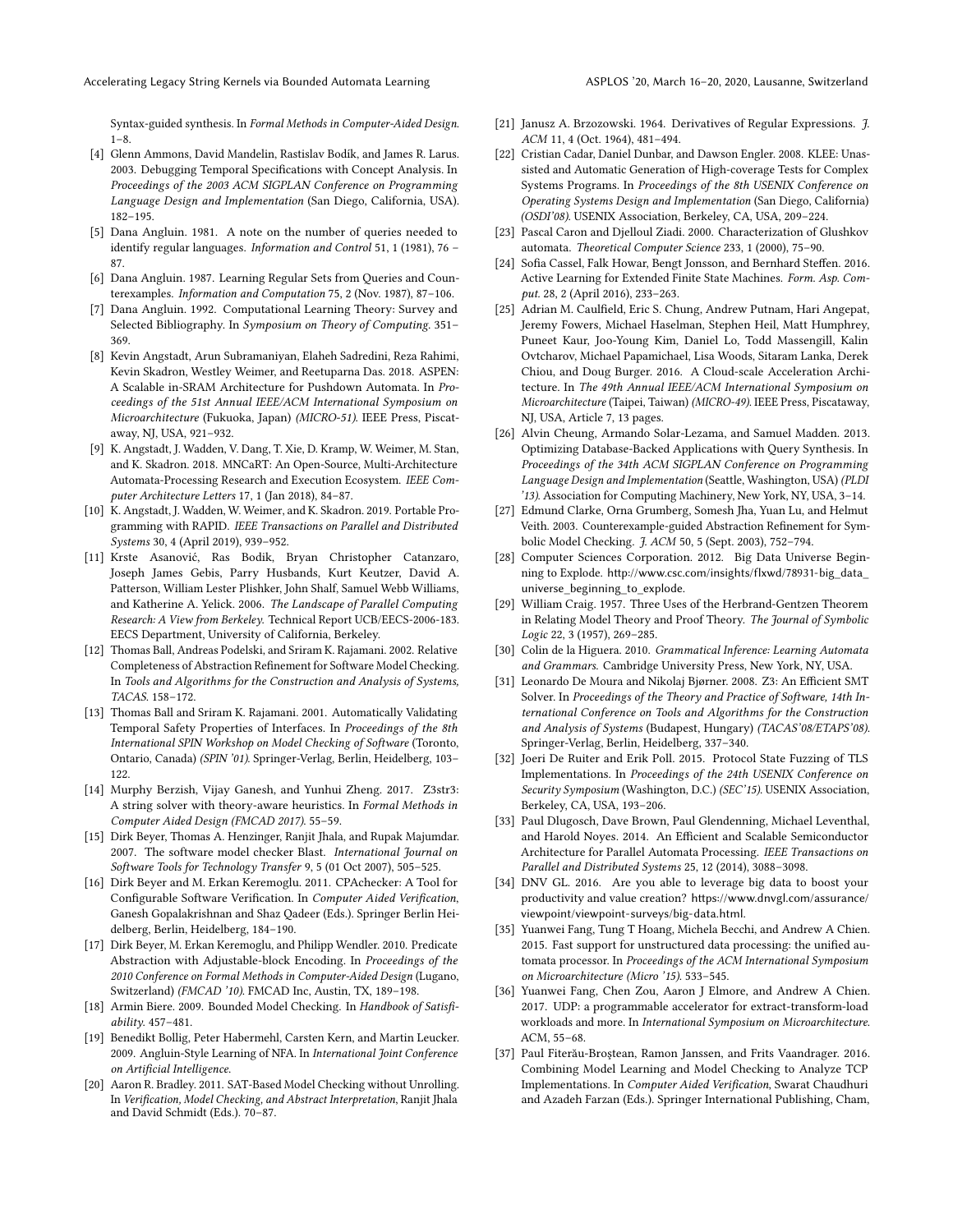454–471.

- <span id="page-13-23"></span>[38] Philip Ginsbach, Toomas Remmelg, Michel Steuwer, Bruno Bodin, Christophe Dubach, and Michael F. P. O'Boyle. 2018. Automatic Matching of Legacy Code to Heterogeneous APIs: An Idiomatic Approach. In Proceedings of the Twenty-Third International Conference on Architectural Support for Programming Languages and Operating Systems (Williamsburg, VA, USA) (ASPLOS '18). Association for Computing Machinery, New York, NY, USA, 139–153.
- <span id="page-13-4"></span>[39] Vaibhav Gogte, Aasheesh Kolli, Michael J Cafarella, Loris D'Antoni, and Thomas F Wenisch. 2016. HARE: Hardware accelerator for regular expressions. In The 49th Annual IEEE/ACM International Symposium on Microarchitecture. IEEE Press, 44.
- <span id="page-13-14"></span>[40] Sumit Gulwani. 2016. Programming by Examples: Applications, Algorithms, and Ambiguity Resolution. In Proceedings of the 8th International Joint Conference on Automated Reasoning. Springer-Verlag, Berlin, Heidelberg, 9–14.
- <span id="page-13-27"></span>[41] Pieter Hooimeijer and Westley Weimer. 2009. A decision procedure for subset constraints over regular languages. In Programming Language Design and Implementation (PLDI). 188–198.
- <span id="page-13-19"></span>[42] Yao-Wen Huang, Fang Yu, Christian Hang, Chung-Hung Tsai, Der-Tsai Lee, and Sy-Yen Kuo. 2004. Verifying web applications using bounded model checking. In International Conference on Dependable Systems and Networks. IEEE, 199–208.
- <span id="page-13-9"></span>[43] M Isberner. 2015. Foundations of active automata learning: an alorithmic perspective. Ph.D. Dissertation. Technical University of Dortmund.
- <span id="page-13-10"></span>[44] Malte Isberner, Falk Howar, and Bernhard Steffen. 2014. The TTT Algorithm: A Redundancy-Free Approach to Active Automata Learning. In Runtime Verification, Borzoo Bonakdarpour and Scott A. Smolka (Eds.). Springer International Publishing, Cham, 307–322.
- <span id="page-13-18"></span>[45] Ranjit Jhala and Rupak Majumdar. 2009. Software Model Checking. Comput. Surveys 41, 4, Article 21 (Oct. 2009), 54 pages.
- <span id="page-13-21"></span>[46] Shoaib Kamil, Alvin Cheung, Shachar Itzhaky, and Armando Solar-Lezama. 2016. Verified Lifting of Stencil Computations. In Proceedings of the 37th ACM SIGPLAN Conference on Programming Language Design and Implementation (Santa Barbara, CA, USA) (PLDI '16). Association for Computing Machinery, New York, NY, USA, 711–726.
- <span id="page-13-5"></span>[47] Egor George Karpenkov, Karlheinz Friedberger, and Dirk Beyer. 2016. JavaSMT: A Unified Interface for SMT Solvers in Java. In Verified Software. Theories, Tools, and Experiments, Sandrine Blazy and Marsha Chechik (Eds.). Springer International Publishing, Cham, 139–148.
- <span id="page-13-11"></span>[48] Michael J. Kearns and Umesh V. Vazirani. 1994. An Introduction to Computational Learning Theory. MIT Press, Cambridge, MA, USA.
- <span id="page-13-0"></span>[49] Ahmed Khawaja, Joshua Landgraf, Rohith Prakash, Michael Wei, Eric Schkufza, and Christopher J. Rossbach. 2018. Sharing, Protection, and Compatibility for Reconfigurable Fabric with Amorphos. In Proceedings of the 12th USENIX Conference on Operating Systems Design and Implementation (Carlsbad, CA, USA) (OSDI'18). USENIX Association, Berkeley, CA, USA, 107–127.
- <span id="page-13-28"></span>[50] Adam Kiezun, Vijay Ganesh, Philip J Guo, Pieter Hooimeijer, and Michael D Ernst. 2009. HAMPI: a solver for string constraints. In Proceedings of the eighteenth international symposium on Software testing and analysis. ACM, 105–116.
- <span id="page-13-24"></span>[51] S. Lahti, P. Sjövall, J. Vanne, and T. D. Hämäläinen. 2019. Are We There Yet? A Study on the State of High-Level Synthesis. IEEE Transactions on Computer-Aided Design of Integrated Circuits and Systems 38, 5 (May 2019), 898–911.
- <span id="page-13-13"></span>[52] D. Lee and M. Yannakakis. 1996. Principles and methods of testing finite state machines-a survey. Proc. IEEE 84, 8 (Aug 1996), 1090–1123.
- <span id="page-13-20"></span>[53] Anthony W Lin and Pablo Barceló. 2016. String solving with word equations and transducers: towards a logic for analysing mutation XSS. In ACM SIGPLAN Notices, Vol. 51. ACM, 123–136.
- <span id="page-13-8"></span>[54] T. Margaria, O. Niese, H. Raffelt, and B. Steffen. 2004. Efficient Testbased Model Generation for Legacy Reactive Systems. In Proceedings of the High-Level Design Validation and Test Workshop, 2004. Ninth IEEE International (HLDVT '04). IEEE Computer Society, Washington, DC,

USA, 95–100.

- <span id="page-13-17"></span>[55] Kenneth L. McMillan. 2006. Lazy Abstraction with Interpolants. In Proceedings of the 18th International Conference on Computer Aided Verification (Seattle, WA) (CAV '06). Springer-Verlag, Berlin, Heidelberg, 123–136.
- <span id="page-13-15"></span>[56] Sergey Mechtaev, Jooyong Yi, and Abhik Roychoudhury. 2016. Angelix: Scalable Multiline Program Patch Synthesis via Symbolic Analysis. In Proceedings of the 38th International Conference on Software Engineering (Austin, Texas) (ICSE '16). ACM, New York, NY, USA, 691–701.
- <span id="page-13-22"></span>[57] Charith Mendis, Jeffrey Bosboom, Kevin Wu, Shoaib Kamil, Jonathan Ragan-Kelley, Sylvain Paris, Qin Zhao, and Saman Amarasinghe. 2015. Helium: Lifting High-Performance Stencil Kernels from Stripped X86 Binaries to Halide DSL Code. In Proceedings of the 36th ACM SIGPLAN Conference on Programming Language Design and Implementation (Portland, OR, USA) (PLDI '15). Association for Computing Machinery, New York, NY, USA, 391–402.
- <span id="page-13-29"></span>[58] Sparsh Mittal. 2016. A Survey of Techniques for Approximate Computing. ACM Comput. Surv. 48, 4, Article 62 (March 2016), 33 pages.
- <span id="page-13-26"></span>[59] Joshua Moerman, Matteo Sammartino, Alexandra Silva, Bartek Klin, and Michal Szynwelski. 2017. Learning nominal automata. In Principles of Programming Languages (POPL). 613–625.
- <span id="page-13-30"></span>[60] Thierry Moreau, Joshua San Miguel, Mark Wyse, James Bornholt, Armin Alaghi, Luis Ceze, Natalie D. Enright Jerger, and Adrian Sampson. 2018. A Taxonomy of General Purpose Approximate Computing Techniques. Embedded Systems Letters 10, 1 (2018), 2–5.
- <span id="page-13-1"></span>[61] R. Nane, V. Sima, C. Pilato, J. Choi, B. Fort, A. Canis, Y. T. Chen, H. Hsiao, S. Brown, F. Ferrandi, J. Anderson, and K. Bertels. 2016. A Survey and Evaluation of FPGA High-Level Synthesis Tools. IEEE Transactions on Computer-Aided Design of Integrated Circuits and Systems 35, 10 (Oct 2016), 1591–1604.
- <span id="page-13-25"></span>[62] George C. Necula, Scott McPeak, Shree P. Rahul, and Westley Weimer. 2002. CIL: Intermediate Language and Tools for Analysis and Transformation of C Programs. In Compiler Construction, R. Nigel Horspool (Ed.). Springer Berlin Heidelberg, Berlin, Heidelberg, 213–228.
- <span id="page-13-16"></span>[63] Hoang Duong Thien Nguyen, Dawei Qi, Abhik Roychoudhury, and Satish Chandra. 2013. SemFix: Program Repair via Semantic Analysis. In Proceedings of the 2013 International Conference on Software Engineering (San Francisco, CA, USA) (ICSE '13). IEEE, Piscataway, NJ, USA, 772–781.
- <span id="page-13-6"></span>[64] Marziyeh Nourian, Xiang Wang, Xiaodong Yu, Wu-chun Feng, and Michela Becchi. 2017. Demystifying Automata Processing: GPUs, FPGAs, or Micron's AP?. In Proceedings of the International Conference on Supercomputing (Chicago, Illinois) (ICS '17). ACM, New York, NY, USA, Article 1, 11 pages.
- <span id="page-13-31"></span>[65] Jongse Park, Hadi Esmaeilzadeh, Xin Zhang, Mayur Naik, and William Harris. 2015. FlexJava: language support for safe and modular approximate programming. In Foundations of Software Engineering (ESEC/FSE). 745–757.
- <span id="page-13-32"></span>[66] Martin C. Rinard. 2003. Acceptability-oriented computing. In Object-Oriented Programming, Systems, Languages, and Applications, (OOP-SLA). 221–239.
- <span id="page-13-12"></span>[67] R.L. Rivest and R.E. Schapire. 1993. Inference of Finite Automata Using Homing Sequences. Information and Computation 103, 2 (1993), 299 – 347.
- <span id="page-13-2"></span>[68] Indranil Roy. 2015. Algorithmic Techniques for the Micron Automata Processor. Ph.D. Dissertation. Georgia Institute of Technology.
- <span id="page-13-3"></span>[69] Indranil Roy and Srinivas Aluru. 2014. Finding Motifs in Biological Sequences Using the Micron Automata Processor. In Proceedings of the 28th IEEE International Parallel and Distributed Processing Symposium. 415–424.
- <span id="page-13-7"></span>[70] I. Roy, N. Jammula, and S. Aluru. 2016. Algorithmic Techniques for Solving Graph Problems on the Automata Processor. In Proceedings of the IEEE International Parallel and Distributed Processing Symposium (IPDPS '16). 283–292.